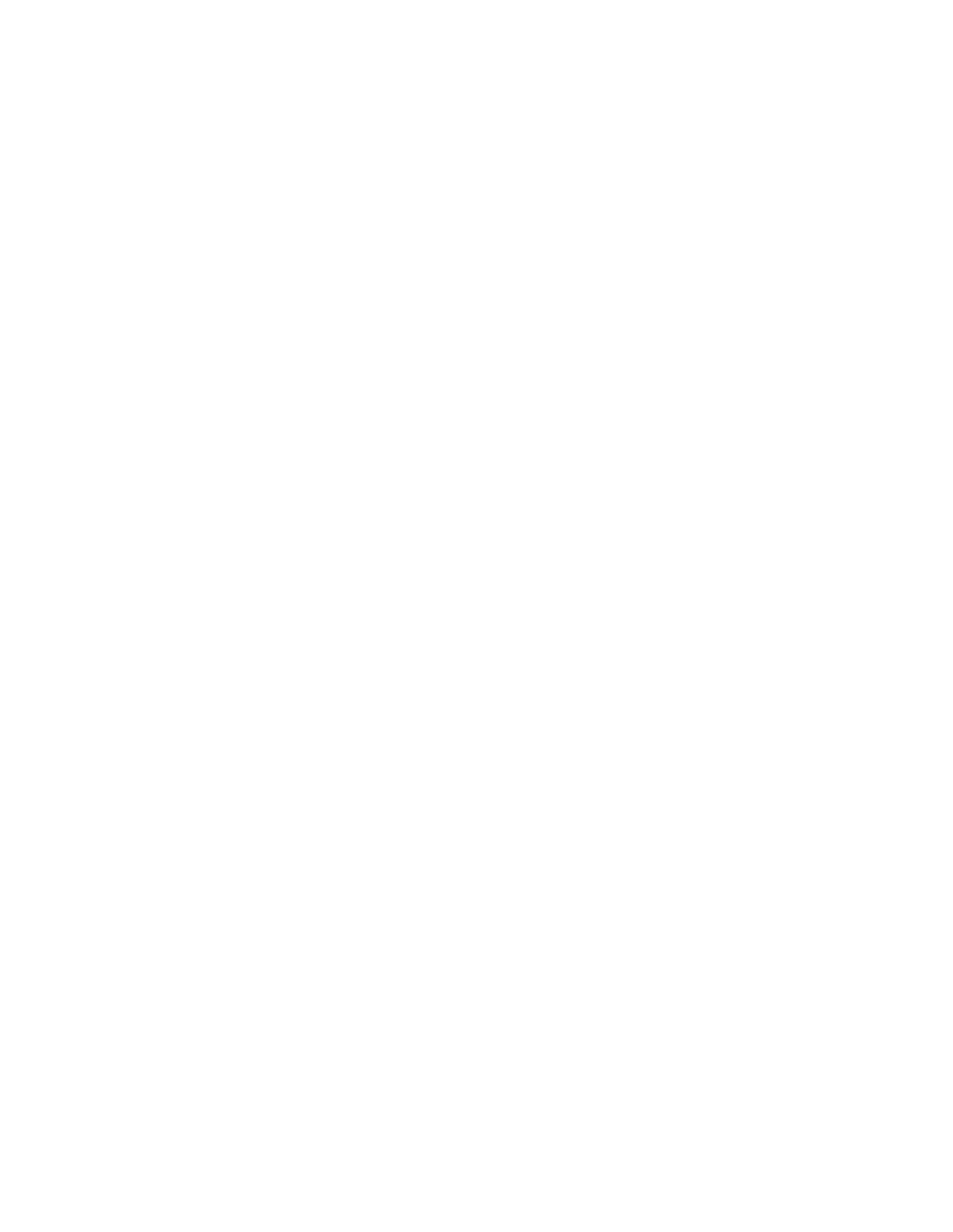# Designing a National Seniors Strategy for Canada

IRPP Task Force on Aging

Tith improvements in health and life expectancy, more of us are living into old age, and for longer than ever before (Sinha 2012). This fact will take on even greater significance over the next two decades as the number of Canadians aged 65 years and older is expected nearly to double. Indeed, 2015 is the first year Canadians aged 65 and over outnumbered those who are younger than 15 years of age.<sup>1</sup> And by 2035 there will be more than 10 million older adults living in Canada, who will also account for roughly one-quarter of Canada's population, up from 16 percent in 2015.<sup>2</sup>

We have known that this demographic reality was coming for some time. The first wave of the baby boom generation turns 69 this year. Over the last two decades, decision-makers at all levels of government have been grappling with the challenges associated with an aging population and debating the most appropriate policy responses:

- > How should we rethink the manner in which we provide care for our aging population, and how can we ensure that our health system is responsive to their evolving needs?
- > What impact will the aging of our population have on our workplaces, in terms of both how they are structured to accommodate older workers and how they support all workers when they need to care for aging relatives and friends?
- > What are the consequences for how we organize our communities and local services to allow individuals to remain engaged and active members in their communities for as long as possible?

The growing number of older Canadians will exert new and different pressures on the health care system. Patients aged 65 or older already account for nearly half of Canada's health care spending (CIHI 2014), including more than 60 percent of spending on acute care (Sinha 2011). While it is true that Canadians are living longer and better lives than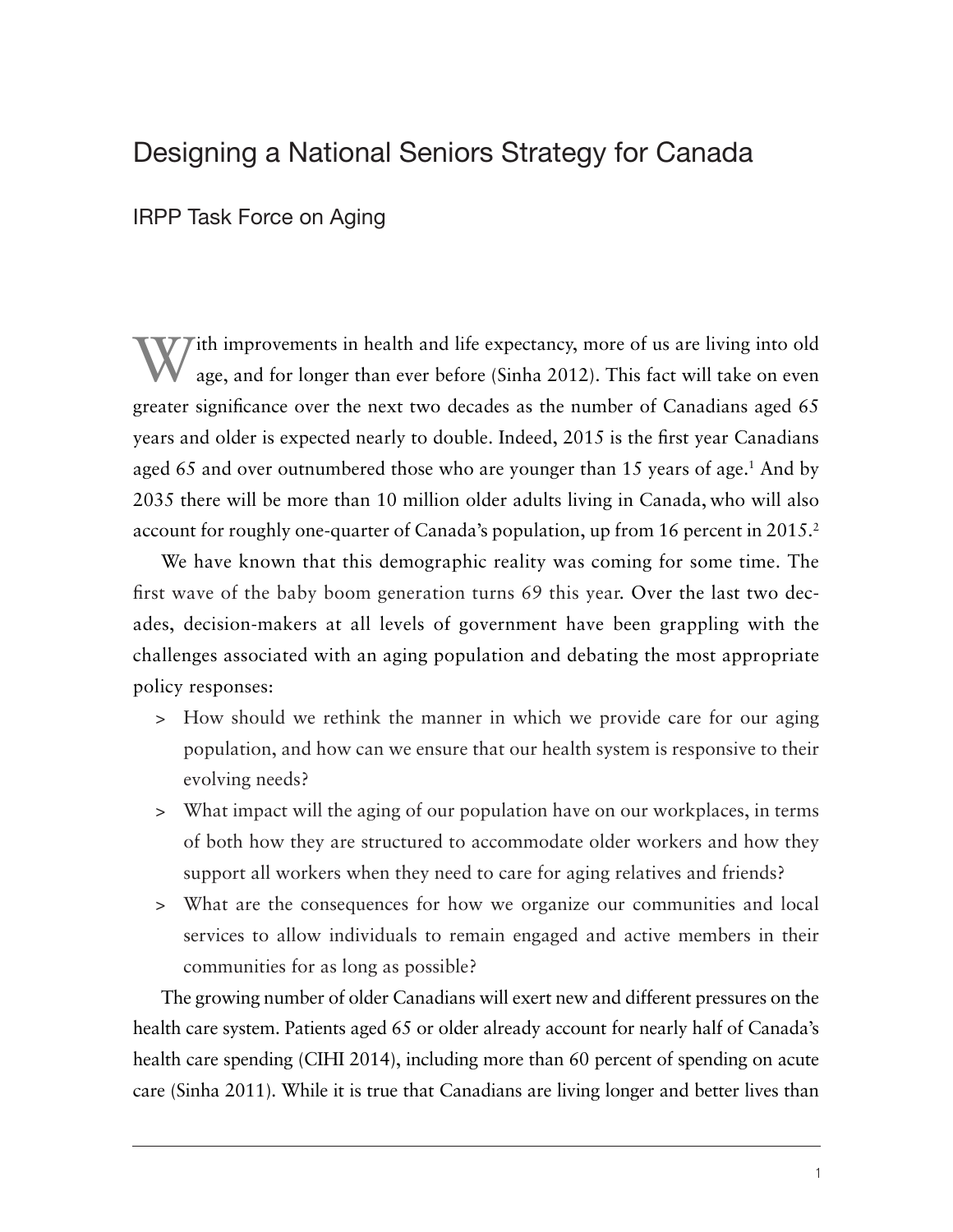in past generations, the natural effect of a larger and older population is that many conditions commonly associated with older age have become more prevalent. According to data from the 2012 Canadian Community Health Survey, 85 percent of older Canadians aged 65 to 79, and 90 percent of those over the age of 80, reported living with one or more chronic conditions. Nearly a quarter of older adults reported having at least three chronic conditions (PHAC 2014a). Effectively managing the complex and interrelated needs this reality presents will be a major challenge for the health system of the future.

Our aging population will also bring about important changes in the economy. The diminishing ratio of Canadians who are active in the workforce, the growing number of older adults who choose to work longer, and the added burden on those who must care for aging relatives while they work will have an impact on businesses and the organization of work. And with a growing number of governments adhering to the principles of "aging in place" and "age-friendly communities," we have yet to articulate fully what that will mean for how we organize our public spaces, local services and infrastructure.

We know this new reality is coming at us — the question now is what to do, and whether we can summon the political will to address it head on. As noted by thendeputy governor of the Bank of Canada, Jean Boivin:

*As our society ages, we can either accept a lower standard of living or we can be pro*active and adjust. The stakes are high and we cannot afford to ignore them... The *decisions we all make are largely influenced by what we think the future will bring, if we are aware and pay attention to it. Acceptance of the demographic challenges before us should lead the way to proper planning. Part of aging gracefully is accepting the inevitable and making the best of it. Getting older should be about getting better — it's about being wiser and more thoughtful about the future and what lies ahead. There are various options available to individuals and families, businesses, and policy-makers to ensure that we continue to improve our standard of living.* (Boivin 2012)

So far, we have been slow to adapt. For too long we have witnessed all three levels of government tackling these problems differently and in isolation while individual departments within governments have tended to operate in silos, limiting our ability to align policies, programs and services to deal with complex issues associated with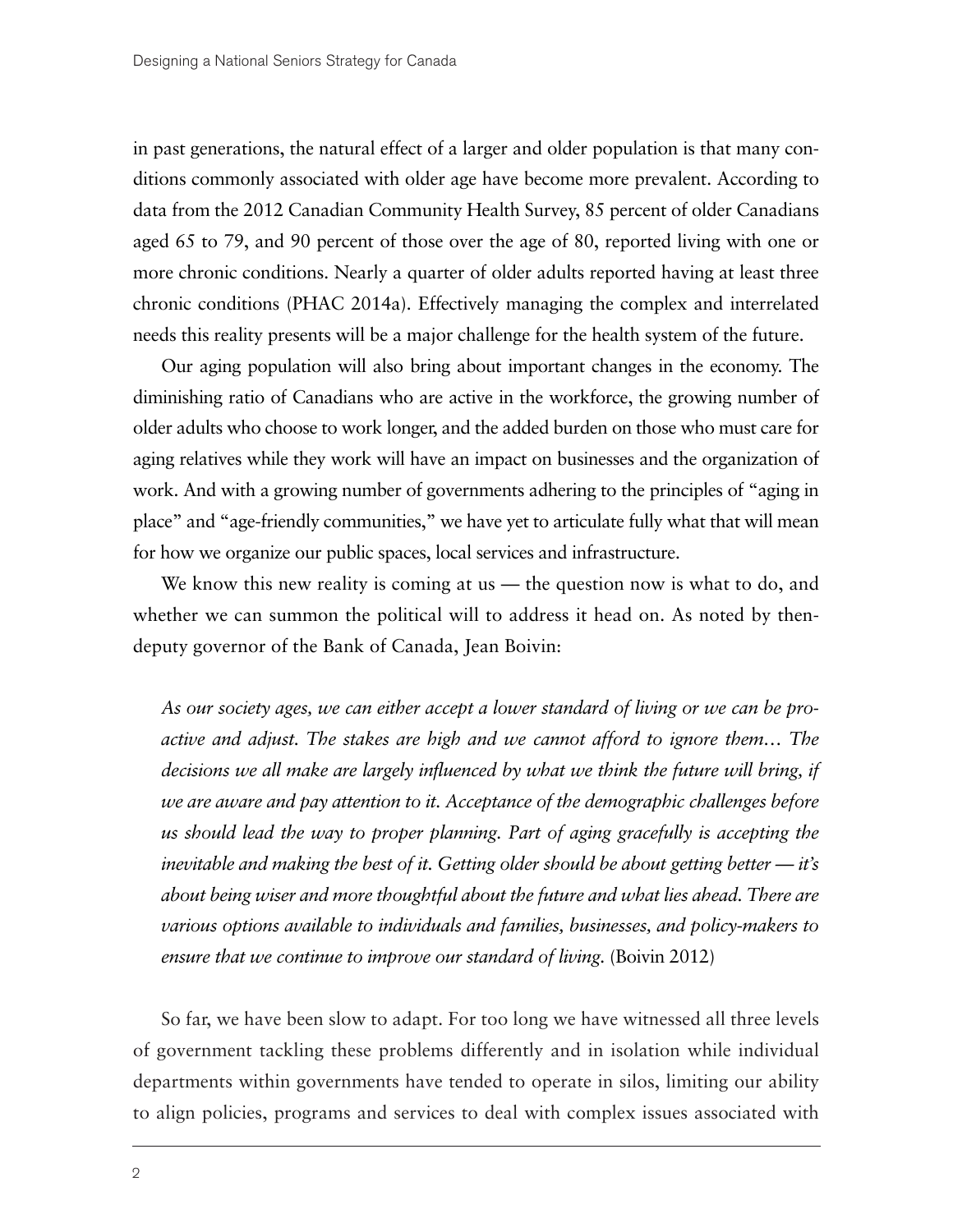population aging in a comprehensive, integrated manner. Recognizing that all three levels of government must engage actively in designing our response to an aging population, it is time to rethink our approach to better support older Canadians. Canada needs a national seniors strategy, and the federal government must play a leadership role in designing and implementing it.

#### About the Project

In 2007, the IRPP launched a multidisciplinary research program to shed light on the impact of this demographic trend on a number of public policies and programs. **I** the impact of this demographic trend on a number of public policies and programs. Since then, the Institute has published 23 studies and papers on issues relating to pensions and retirement, health care services, drug coverage, caregiving, municipal services and building age-friendly communities.

Over this same period, a number of organizations have called on governments across Canada to address the growing needs of our aging population in a more comprehensive way. Many of them have responded with new policy frameworks, advisory bodies and dedicated mandates for departments and ministers, and more than a few such initiatives are showing promising early results. However, no national framework exists that defines common goals and standards from coast to coast to coast on how we should support older Canadians and promote the sharing of best practices. On a host of issues, the existing research already indicates the way forward. In the words of one task force member, the challenge now is to bridge the knowing/doing gap.

In the lead-up to the federal election now under way, the IRPP created a Task Force<sup>3</sup> whose mandate was to lead a consultation exercise to articulate an evidence-based agenda for decision-makers. This process had two key questions in mind: *How can a national seniors strategy be created and what issues should it address?* The report draws on a comprehensive review of the latest research on issues that affect older Canadians,<sup>4</sup> a series of interviews with academics and other experts, and a stakeholder round table held in Ottawa in March 2015.<sup>5</sup>

While the Task Force's deliberations have been tremendously enriched by the expertise and insights of those who took part in the consultation process, the conclusions drawn from those consultations and the recommendations made are those of the Task Force members.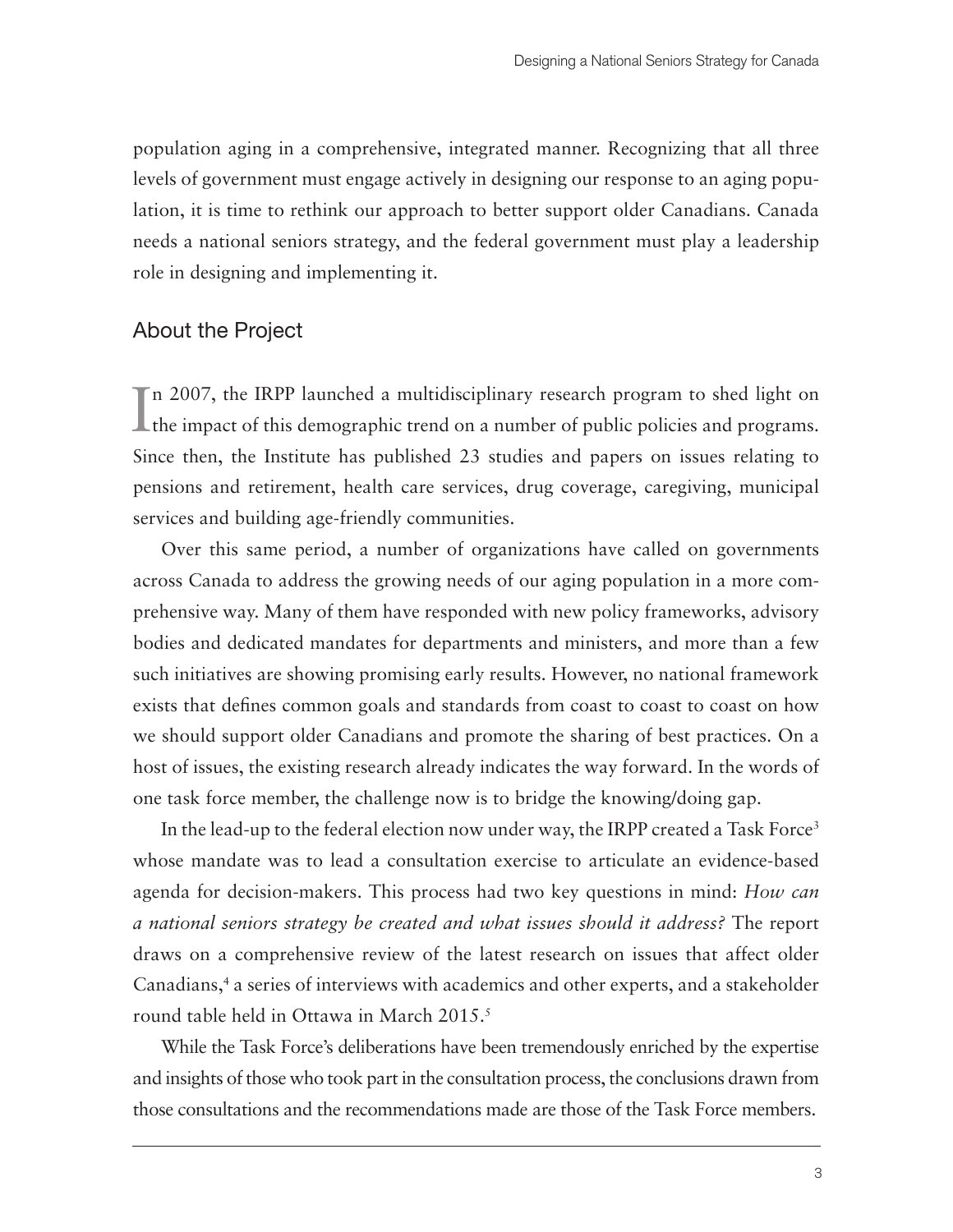#### Why Do We Need a National Seniors Strategy?

The life expectancy of Canadians has increased significantly over the last century (figure 1). Today, someone reaching the age of 65 is expected to live, on average, for another two decades, until about age 85 (Statistics Canada 2013).<sup>6</sup> As an illustration of just how much health care and living standards have improved, the Chief Actuary of Canada now projects that five out of ten Canadians aged 20 today will live to the age 90; 20 percent of them will even reach 100 or older (McFarland 2014).7 We are living in a period in which the social concept of "age" is being redefined in a major way.

Combined with slower population growth among younger cohorts, Canada faces a very different demographic structure than ever before. Older adults are now the fastest-growing segment of our population, with their numbers expected to grow significantly over the next two decades. By then, approximately one in four Canadians will be older than 65 years of age.

This new demographic reality is putting pressure on the design of public policy and the delivery of public services in a host of ways.

According to the Canadian Institute for Health Information (CIHI), health



Source: Calculations by author, Office of the Chief Actuary (2009, table 1).

care costs for older Canadians represented 45 percent of provincial and territorial spending on health care in 2012, even though older adults made up only 16 percent of the population (CIHI 2014). The Conference Board of Canada estimates that these costs will rise by 1 percent each year over the coming decades as the proportion of Canadians over the age of 65 continues to increase (Stonebridge 2013). Although other factors, such as the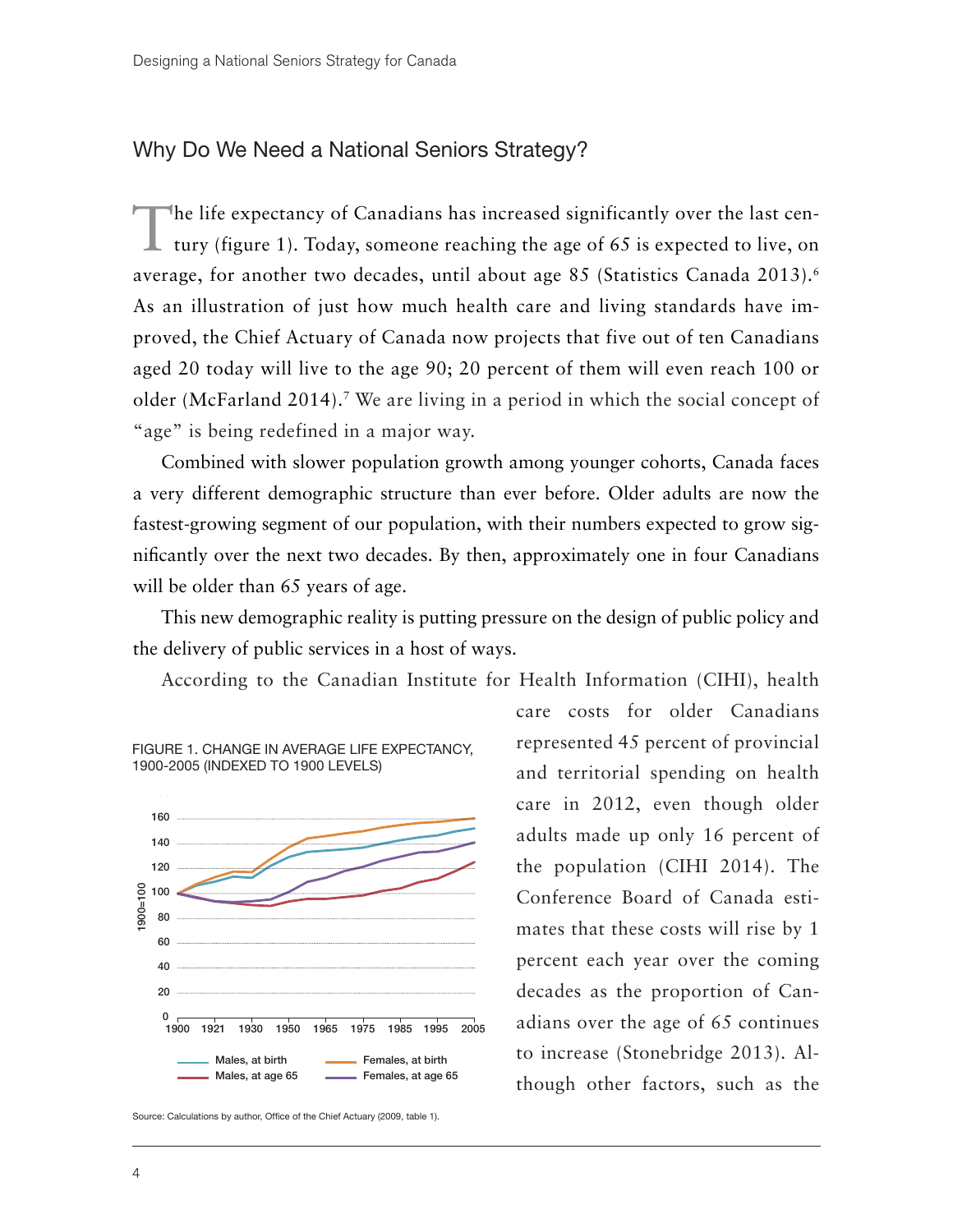price of medical services, are likely to play a somewhat larger role in setting the pace of expenditure growth in health care, aging will be an important contributor. Because the majority of Canadians want to age in place, most of us expect these services to be there for us (Philips Lifeline 2011) even though the provision of home, community and long-term care services was never enshrined in the *Canada Health Act.* Governments are beginning to move in this direction, but transformation of the health system away from a model focused heavily on hospital-based services will not be quick or easy.

Pressure is also growing on our local and regional governments to ensure that local public spaces and services, including community transportation services, are well adapted to meet the needs of older adults. With a growing number of Canadians providing care for a loved one, including 35 percent of those who are employed (Employer Panel for Caregivers 2015), how we support caregivers is now an important question of both social and labour market policy. Finally, with a growing number of working Canadians no longer benefiting from a workplace pension, many are becoming increasingly concerned regarding the adequacy of current and future retirement savings and savings vehicles.

Notwithstanding these potential challenges, the increase in life expectancy should be recognized as a triumph rather than a problem. Individuals are not just living longer but are remaining healthier and more active for longer. Older Canadians are creating new and different demands on government services, but they also constitute a significant resource that can be deployed to address them.

Meeting the growing and evolving needs of our aging population will require concerted coordination and effort between municipalities and provinces, with the federal government playing a key leadership role. It will require contributions from the private and not-for-profit sectors and the active participation of citizens themselves.

#### Basic Principles to Underpin a National Seniors Strategy

Flowing from this, four ideals emerged from our consultations that should become the principles that underpin the development of a national seniors strategy: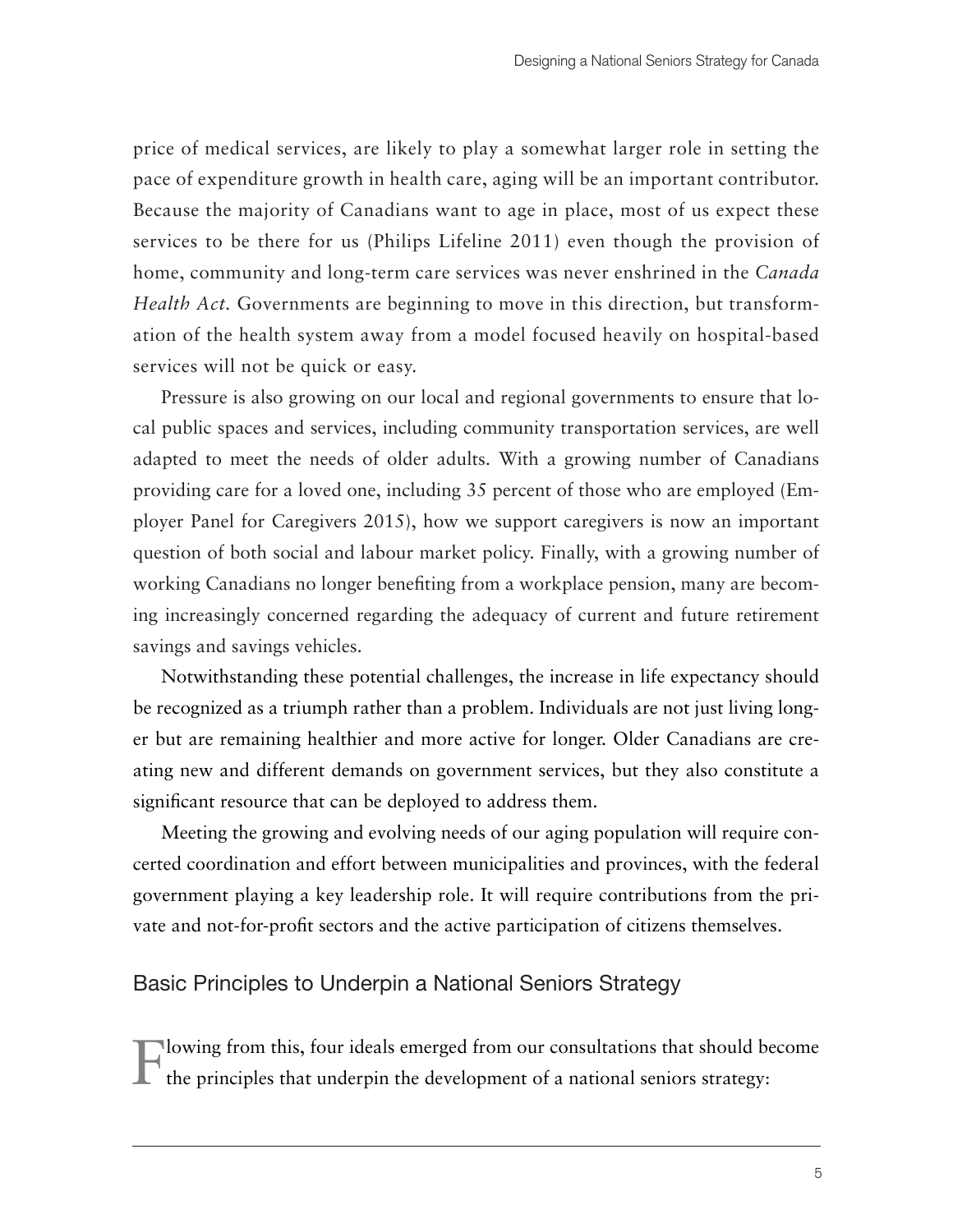#### The strategy must be national

Historically, our federal government has been able to play a key role as a standard-setter, catalyst and funder of important social change. As was the case in the creation of the health care system a half-century ago, the federal government can mobilize the necessary resources and coordinate the efforts across departments, regions and tiers of government, as well as with the private and voluntary sectors, that will be essential if we are to succeed. While fully respecting the roles and jurisdictions of other governments, only the federal government can compel all actors to adopt an integrated approach and ensure the resulting programs and services are comparable across the country. Within reasonable parameters, and with flexibility to reflect local preferences and priorities, the support available to older Canadians should not be determined by the region of the country in which they live.

For the federal government, therefore, the underlying challenge is not one of substance but one of process. How does Ottawa provide national thought leadership while respecting provincial jurisdiction and autonomy? And how do different levels of government provide accountability to the public and to each other for joint initiatives? These are quintessentially Canadian questions and can be resolved. At a minimum, they are not a reason to refrain from trying to come to a national consensus on these issues.

In our view, "federal leadership" should be thought of as:

- 1) The power to convene and forge a consensus on our understanding of the issues and our commitment to minimum standards;
- 2) The unique ability to compel the sharing of information and the transfer of knowledge;
- 3) The authority to support "have-not" provinces in meeting those minimum standards through equalization; and
- 4) The ability to create a national system of mutual accountability among governments and public accountability to citizens.

#### The strategy must put the individual at the centre

Related to the first two ideals, it is critical that any effort to create a national seniors strategy avoid turning into an intergovernmental tug-of-war. If the starting point of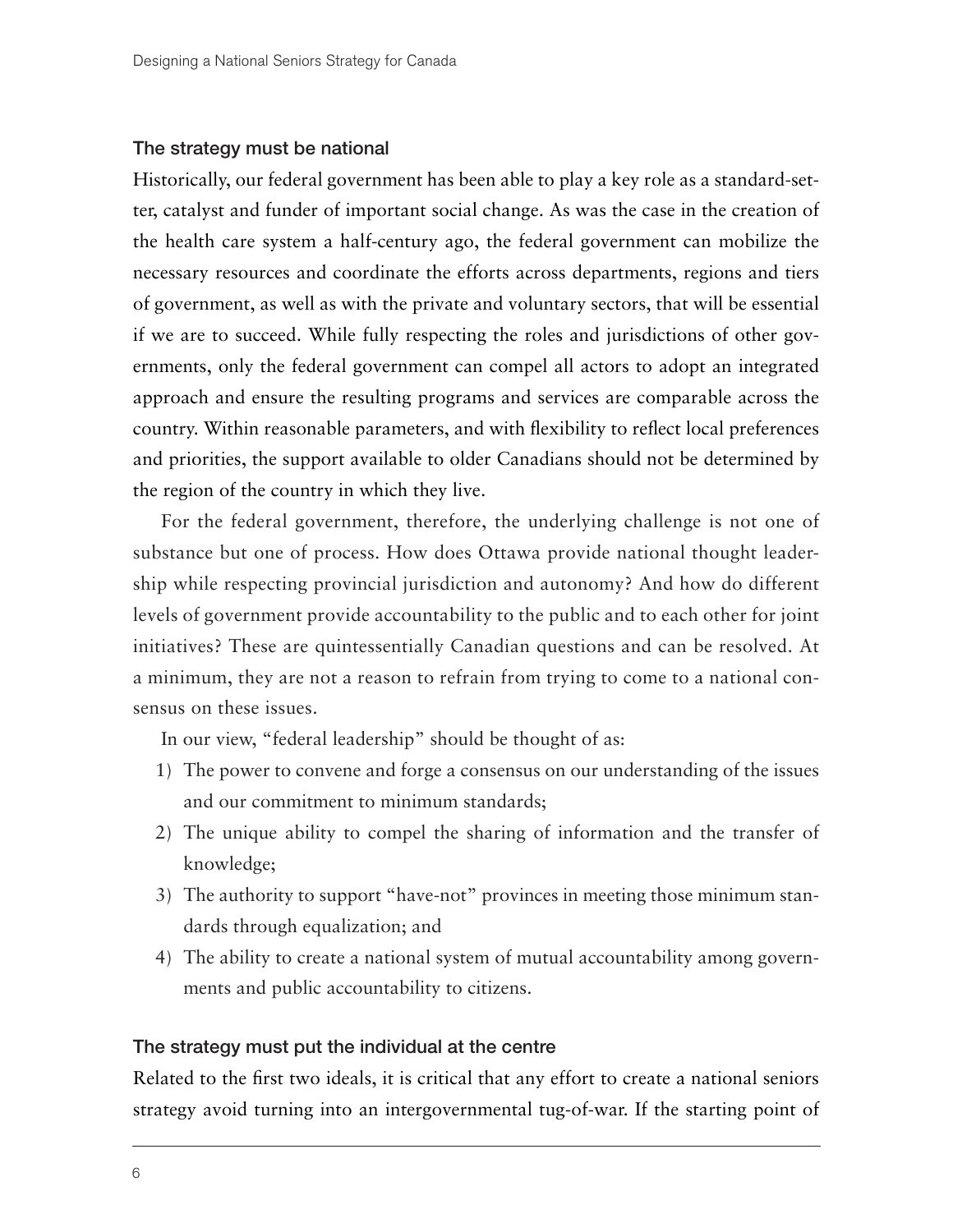the discussion is jurisdiction, there is little chance of success. If, on the other hand, the starting point is the individual, rigid insistence on maintaining silos of whatever kind will be more difficult to defend to a public seeking only better support and care as we all age. In fact, decisions on how best to align the countless programs, allocate resources and coordinate efforts across jurisdictions should be made on the basis of the needs and experiences of the individuals who must navigate the system. Let us first determine the needs of older Canadians and then determine how the system should be organized around those needs.

#### The strategy must be comprehensive and integrated

While health care considerations will figure prominently in any discussion about better supporting older Canadians, there is a risk in setting too narrow a frame around these issues. While a national seniors strategy must address the evolving health needs of seniors, it should be based on the World Health Organization's (WHO) definition of "health": "health is a state of complete *physical*, *mental* and *social* well-being and not merely the absence of disease or infirmity" (emphasis added).8 Similarly, our approach should take a cue from how the Oxford Dictionary defines care: "the provision of what is necessary for the *health*, *welfare*, *maintenance*, and *protection* of someone or something" (emphasis added).<sup>9</sup> From this perspective, the strategy must incorporate a variety of elements, including health care, the built environment, social and economic policy, and the social determinants of health. These must be addressed in a comprehensive and integrated way.

## The strategy must ensure policy-makers treat aging as a lens through which all policy decisions are assessed, and not as an isolated policy issue

There is a significant difference between treating aging as a policy issue, and treating it as a lens through which decision-makers should assess the policy choices they must make. The former compartmentalizes the issue — "puts it in a neat little departmental box" — and limits its scope of consideration. The latter, on the other hand, frees it from such barriers and makes everyone responsible to ensure it is reflected in the full range of decisions. In keeping with the values that have guided so many municipalities to strive to become "age-friendly communities," let us choose the latter.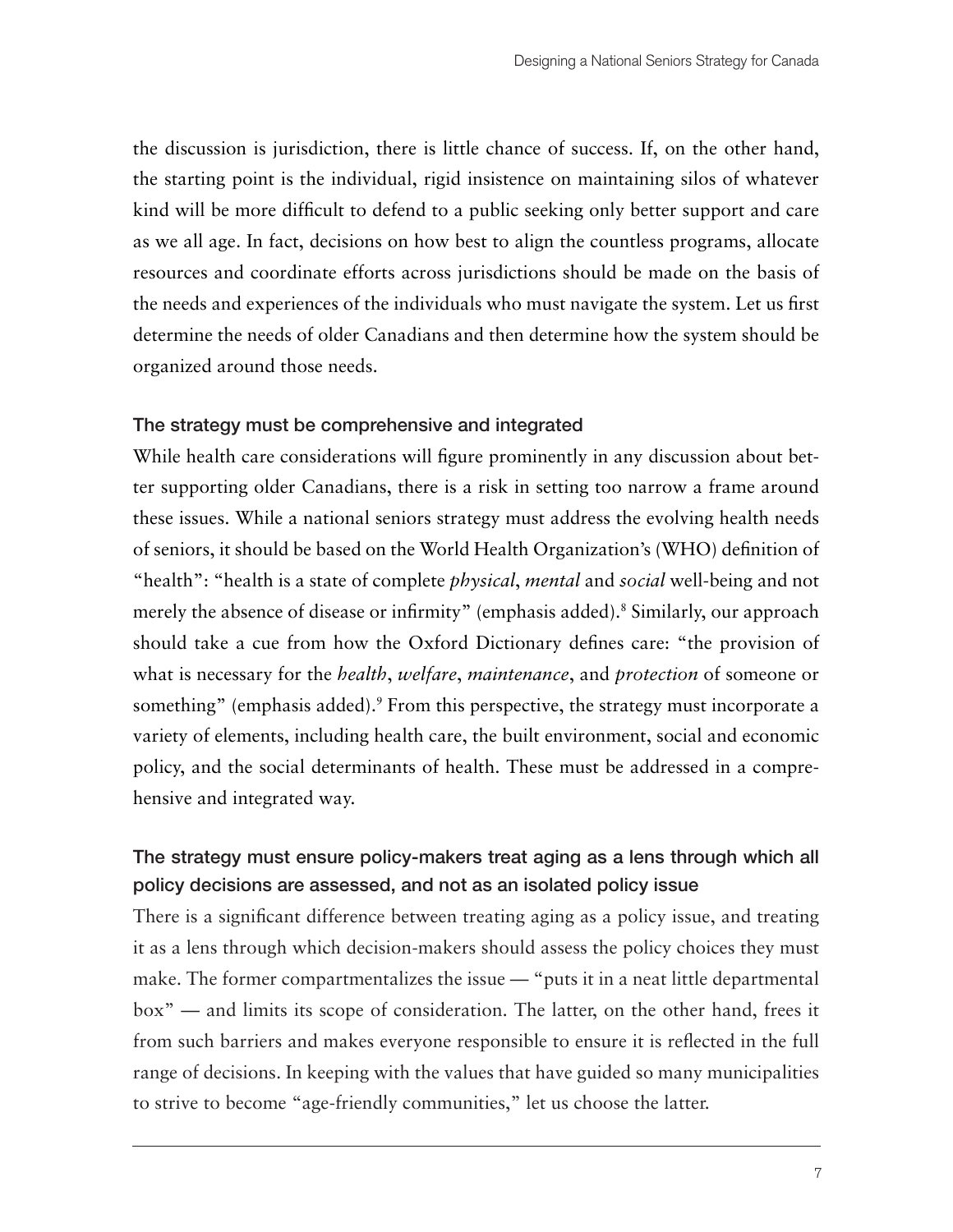## Priority Areas of Focus of a National Seniors Strategy

Consistent with an approach that puts the individual at its centre, the Task Force resisted the urge to group its recommendations to mirror the standard departmental structures of modern governments. Rather, we recommend that the goals of the strategy be articulated in a manner that relates to the needs of the individuals it is intended to support.

In recent work conducted prior to the launch of this IRPP initiative, Task Force member Samir Sinha, with the support of the Canadian Institutes for Health Research, led an evidence-informed initiative that sought to define four areas of focus that could enable a national seniors strategy to support outcomes that matter to older Canadians.10 Rather than reinvent the wheel, the Task Force opted to use those four goals as the organizing principles for this report.

Inspired by that earlier work, therefore, we believe a national seniors strategy should aim to:

- > Ensure older Canadians remain independent and engaged members of our communities for as long as possible.
- > Ensure older Canadians continue to lead healthy and active lives for as long as possible.
- > Ensure older Canadians have access to person-centred, high-quality, integrated care as close to home as possible, provided by those who have the knowledge and skills to care for them.
- > Ensure that the family members and friends of older Canadians who provide unpaid care for their loved ones are acknowledged and supported.

While certainly not an exhaustive list of all options available to, or issues facing, governments, what follows is a list of recommended policy changes that would set us on the path toward reaching the four goals. They are meant to illustrate that there are very concrete actions that governments can take — many of them in the short term, if the will exists — that can significantly improve the lives of older Canadians and those who care for them.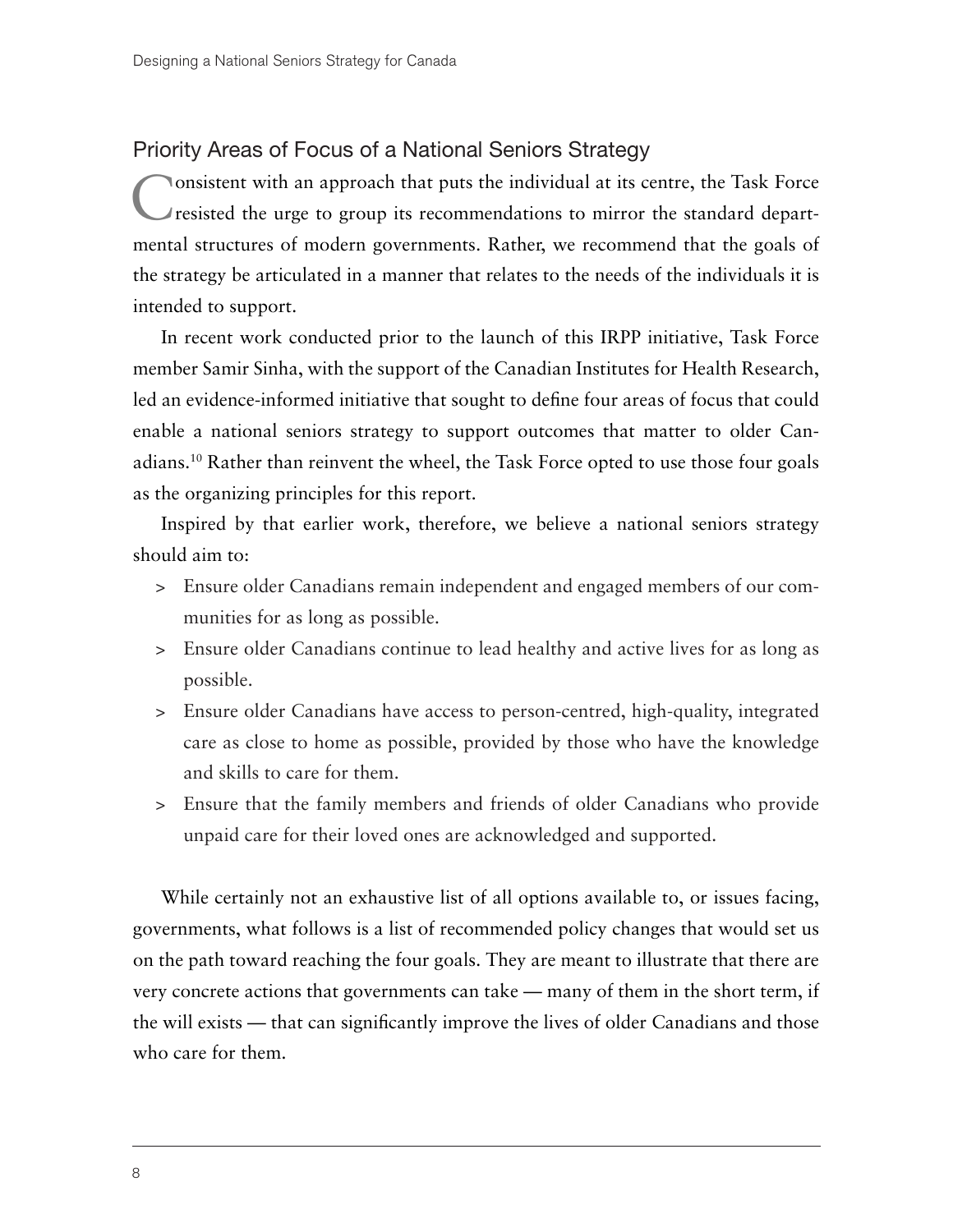### GOAL 1: Ensure older Canadians remain independent and engaged members of our communities for as long as possible

Ensuring older adults remain independent and engaged means ensuring they have access to adequate income, affordable housing and accessible transportation services. It means ensuring that our built environment and public spaces are age-friendly and that our community, social and recreational services are designed with the needs of older Canadians in mind. These efforts can help combat social isolation among older adults, as well as ageism and elder abuse.

With regard to income, governments can take practical steps to ensure older Canadians have the financial resources necessary to maintain their independence, both while they remain in the workforce and after they retire.

As life expectancy has improved and mandatory retirement has been eliminated across Canada, older workers have become more engaged in the workplace later in life. As illustrated in figure 2, there has been a significant increase in the proportion of Canadians continuing to work well into their 60s, a trend that ranks among the most important developments in the Canadian labour market since the year 2000 (Hicks 2015). Because these workers can continue contributing their considerable experience and skills, Canada has been able to avoid a lot of the labour market pressure that



FIGURE 2. EMPLOYMENT RATES AMONG PEOPI F

many believed would occur once baby boomers began to enter their early 60s (Drummond 2014).

In many sectors of the economy the continued participation of older workers can help to fill labour shortages or skills gaps. In addition, the transfer of experiential knowledge to younger workers can play a major role in developing and preparing the workforce of tomorrow.

Although the trend toward later retirement has helped to defer some of the effects of demographic change, there remain important implications to be sorted out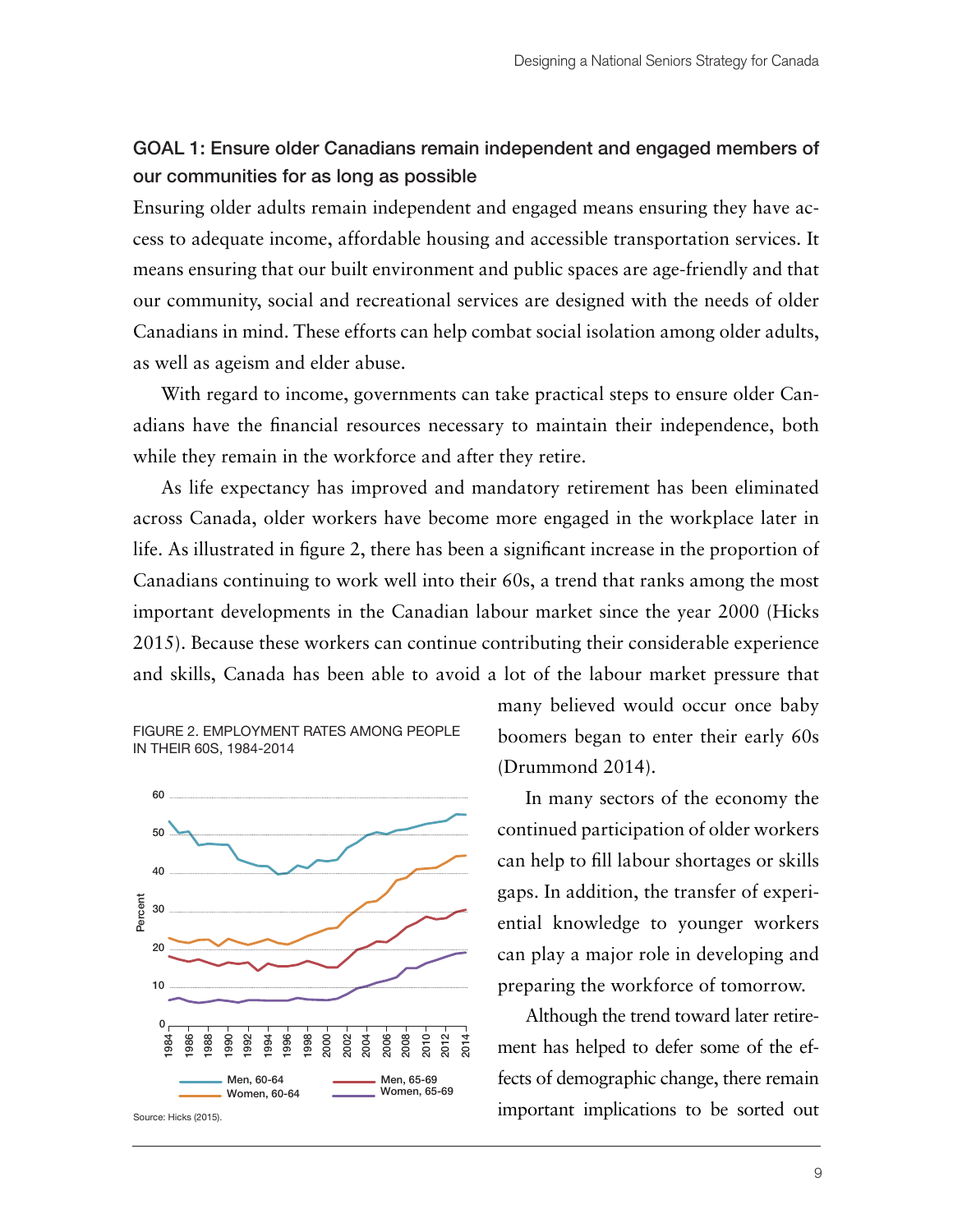within the workplace. For example, older workers' expectations regarding flexible work arrangements or part-time employment may present challenges for employers, especially for smaller organizations. Older workers may also face ageism in the workplace or find themselves being pressured to leave the workforce for the benefit of younger workers.

In 2007 the federal government convened the Expert Panel on Older Workers to examine the various policy implications of an aging workforce (Expert Panel on Older Workers 2008). While many of the program-level changes called for by the panel have been acted upon, a number of the critical knowledge gaps cited in its report still remain. For example, Canada lacks good labour market information to understand how population aging is affecting Canadian economic competiveness, and how older workers and employers are adjusting to this significant demographic conjuncture. A better understanding of how these issues are being addressed at both a micro- and macrolevel within the labour market is important for future policy development in this area.

To grasp how these issues are playing out and what the impacts are for all the actors involved, the Task Force recommends that the federal government:

- > Engage employer groups, unions and older workers themselves in an open dialogue to better understand these dynamics, share experiences with flexible work arrangements and promote best practices among individual employers;
- > Conduct additional research on the relationships between an aging workforce, sectoral labour shortages and skills gaps, and productivity; and
- > Building on recent initiatives, promote financial literacy and advance planning to support retirement security.

Of course, many older adults still face financial challenges in retirement. While the trend toward delayed retirement and more flexible work arrangements have likely reduced some of the pressure on retirement saving, there are nonetheless troubling signs that some Canadians are not adequately prepared. Precise estimates of this problem vary considerably between analysts, depending on the assumptions that are used about the amount of income replacement that is required upon retirement.

Looking at the retirement income system as a whole, a wide body of research points to three sets of issues that require the attention of policy-makers: 1) small but significant pockets of poverty that remain among certain populations of older Canadians; 2) gaps in pension coverage across the labour market; and 3) ensuring that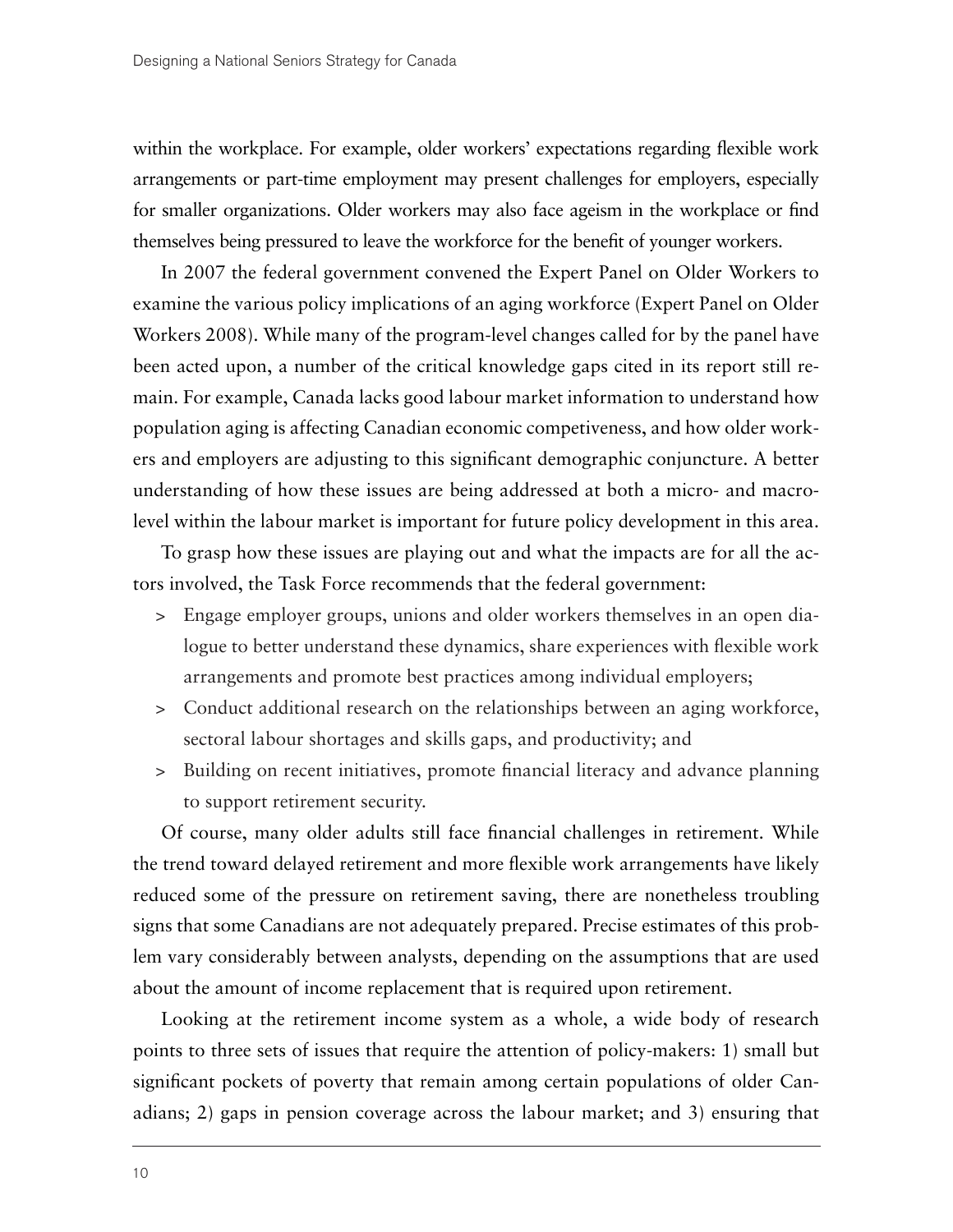Canadians and public benefit programs are well prepared for the changing dynamics of longevity and retirement (Meredith 2015).

First, while it is true that the proportion of older Canadians living in poverty has declined dramatically in recent decades, poverty rates among those who are single, divorced or widowed remain quite elevated, and have even increased slightly in recent years. In 2011 approximately 15 percent of older Canadians living alone fell below the low-income cut-off, compared to 5.2 percent among all elderly households (Meredith 2015). This disparity is due to a number of factors, including economies of scale in how costs can be shared in multi-person households and the fact that many of the income benefits used by older adults do not compensate for these differential costs very well (e.g., Old Age Security and the Canada Pension Plan).

Although Canada's retirement income system does a fairly good job of ensuring that most older adults enjoy a comfortable, secure retirement, a large and growing share of workers today (future retirees) do not have access to a formal workplace pension plan. This gap is important because access to a pension makes saving easy — households in which at least one member participates in a workplace pension plan tend to accumulate more wealth over the course of life and experience higher rates of income replacement upon retirement (Messacar and Morrisette 2015; Ostrovsky and Schellenberg 2010). Approximately 62 percent of workers today do not have access to a workplace pension (Statistics Canada 2015). As a consequence of these and other factors, various studies suggest that between one-third and one-half of middle- and high-income workers over the age of 40 today are at risk of seeing a material drop in their standard of living upon retirement (McKinsey and Company 2015; Wolfson 2013).<sup>11</sup>

The consequences of under-saving for retirement are significant for both the individual and society. Some may be forced to retire later than they had originally planned, while others may face hardship if their health no longer enables them to work later in life. In the context in which the ratio of older adults to the working-age population will increase dramatically over the coming decade, reduced consumption possibilities among older Canadians is also a potentially major economic problem that will put a drag on overall GDP. Older adults who outlive their savings will also become more dependent on income transfers like the Guaranteed Income Supplement (GIS) and Old Age Security (OAS), programs which are not prefunded.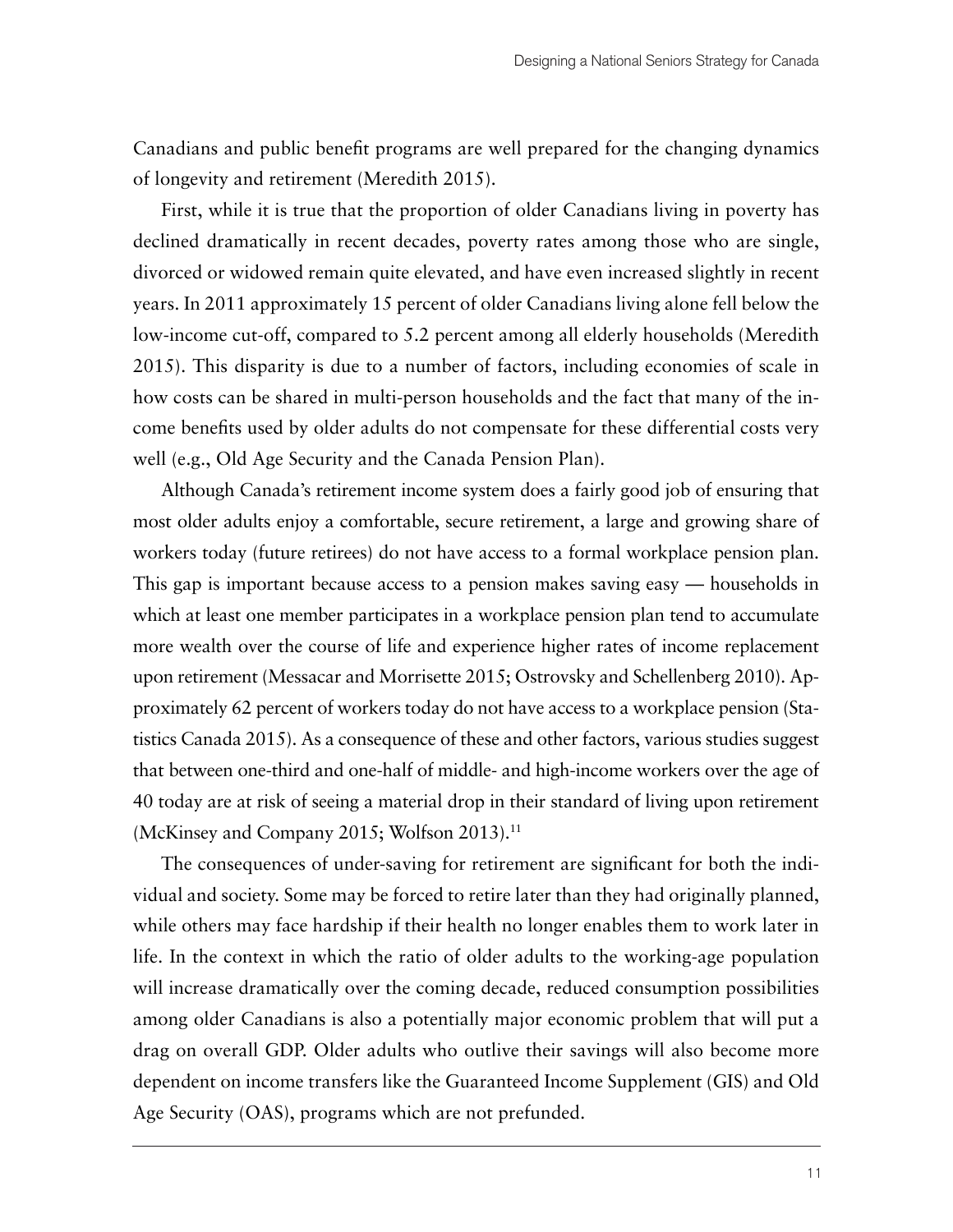An important policy question going forward is whether the current trend toward later retirement will continue and, if so, how this will offset the risk that people may outlive their savings. Though we do not yet know how this will play out, the changing trends in work and retirement underscore the need for greater flexibility in how the retirement income system is designed. Over the last decade, the federal and provincial governments have taken a number of steps in this direction by incentivizing workers to begin drawing Canada Pension Plan (CPP) and OAS benefits at an older age. These steps have been helpful, but for many Canadians age 65 still represents an important psychological milestone.

No single policy instrument can address all of these issues. Ensuring that Canadians are adequately prepared for retirement will require a number of reforms across the retirement income system and within each component program. Given the overlapping jurisdiction in this area, it is critical that federal and provincial governments be on the same page.

In the last several years, there has been an important debate as to the need for additional, mandatory saving among certain groups within the labour market. There are various ways this can be implemented — either through the CPP and Quebec Pension Plan (QPP), or as part of individual saving accounts. The critical point is that both approaches can lead to the same place. What is imperative is that governments act. Canada's retirement income system has succeeded over the last half century because governments have been committed to ensuring a high degree of coordination and harmonization, even as regulatory jurisdiction overlaps. The recent impasse between the federal government and the government of Ontario over the future of the CPP undermines that tradition and is harmful to a well-functioning retirement income system for all Canadians.

To this end, the federal government should engage the provinces to:

- > Come to a pan-Canadian consensus on the future of the CPP/QPP, and ensure any alternative provincial initiatives aimed at providing supplemental pension coverage (e.g., the Ontario Retirement Pension Plan and Quebec's Voluntary Retirement Savings Plan) are adequately coordinated with a common vision;
- > Focus future enhancements to GIS/OAS on the goal of ensuring no older Canadians fall below the poverty line. This will require targeted efforts to enhance the generosity of GIS/OAS for certain groups, particularly those who live alone;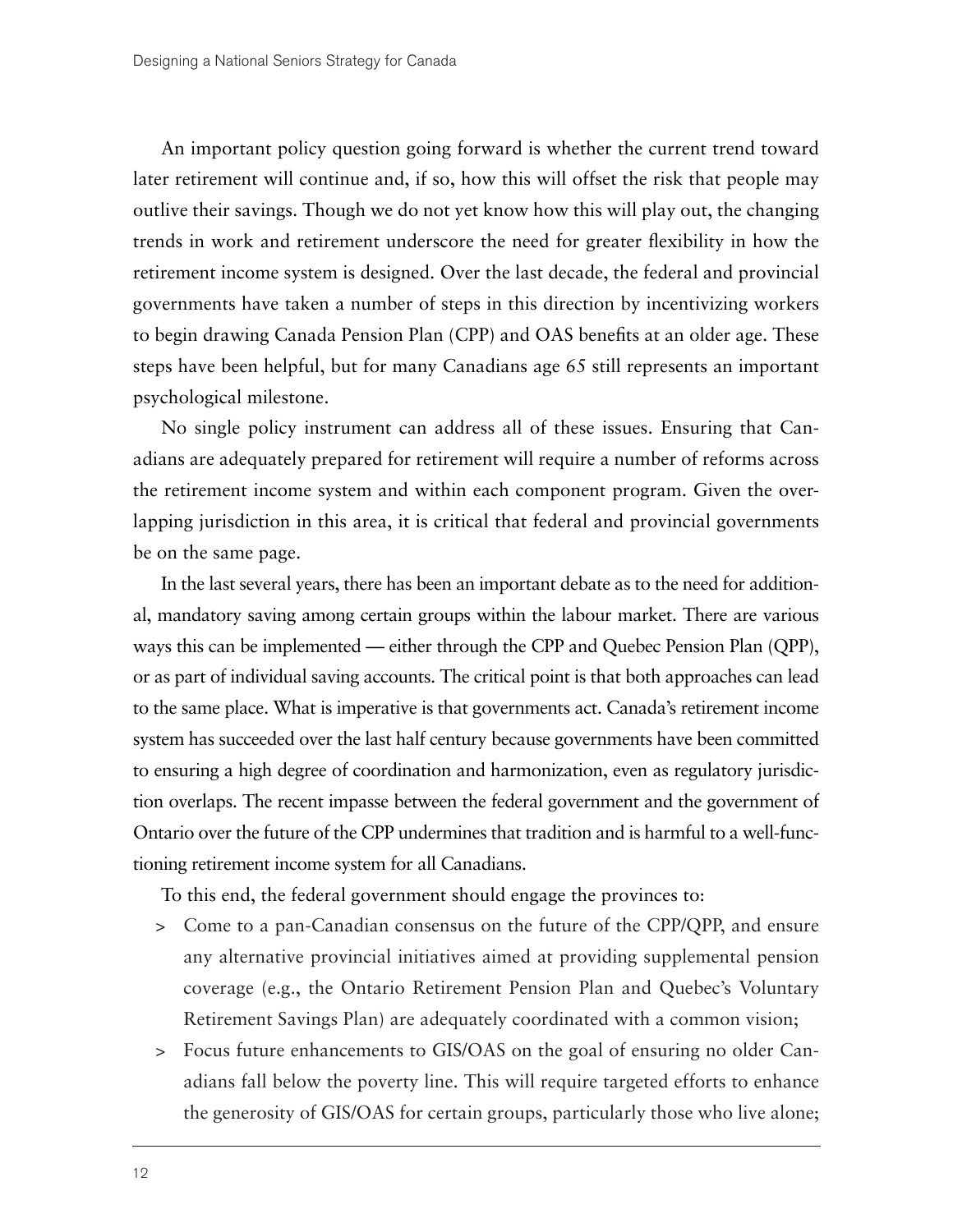- > Examine options to adjust eligibility for retirement benefit programs, with a view to potentially shifting away from parameters that are based on a fixed age (e.g., age 65) and toward a formula that changes in relation to mortality and life expectancy; and
- > Align these initiatives with other measures related to private, voluntary savings (e.g., RRSPs and TFSAs) to ensure Canada's retirement income system remains cohesive.

Older Canadians also contribute to our society as volunteers and unpaid caregivers to Canadians of all ages, and are the most politically engaged members of our society. The federal government would do well to continue to support volunteerism and other forms of community engagement. We too often think of older adults only as recipients of age-related services, when in fact they are also a large, dedicated and qualified resource to deliver them.

With regard to the built environment, the ability to age in place plays a major role in the health and well-being of older adults (Dupuis-Blanchard et al. 2014), a reality that has been observed in Canada as well as in most other OECD countries. The aim of the "Age-Friendly Communities" (AFC) initiative is therefore to make communities more favourable to older adults by improving access to services and infrastructure and enhancing civic participation (WHO 2007). In Canada, many local governments have formalized their efforts to help older adults live at home longer by assessing their community's "age-friendliness" according to the eight areas defined by the WHO,<sup>12</sup> building action plans to improve on those measures and reporting publicly on the progress made over time (Plouffe et al. 2013).

In support of these local initiatives, and to expand them further, several provinces have decided to launch AFC initiatives and incorporate AFC principles into their public policy agendas. In 2014, it was estimated that approximately 560 communities in eight provinces were participating in the AFC movement (Golant 2014), and 17 cities and communities in Canada have been formally recognized by the WHO as "Age-Friendly Cities" (WHO 2015).

The involvement of provincial governments has been an important determinant of success. Indeed, several researchers have suggested that AFC initiatives require strong leadership at the local level but also at the provincial and federal levels (Menec et al.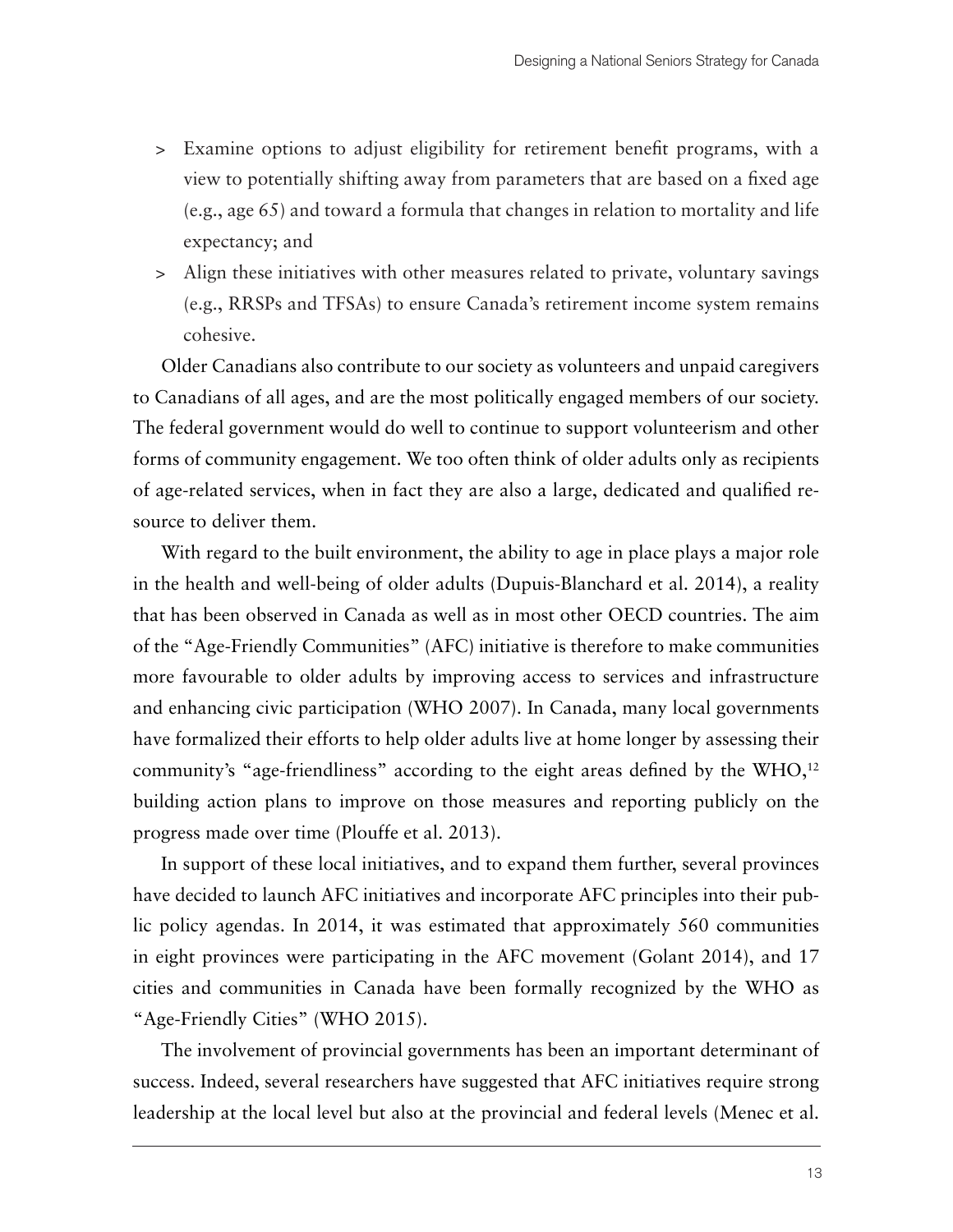2014; Cerda and Bernier 2013). To further expand AFC initiatives across Canada, working in collaboration with provinces, territories and municipalities, the federal government should:

- > Conduct more robust evaluations of existing AFC initiatives and enable the sharing of best practices across municipal and provincial jurisdictions;
- > Dedicate a higher proportion of federal infrastructure dollars to affordable housing and transportation options that will allow older Canadians to remain more independent in their communities; and
- > Incorporate well-established universal design standards in our national building codes to support the development of more age-friendly physical spaces.

### GOAL 2: Ensure older Canadians continue to lead healthy and active lives for as long as possible

Significant advances over the years in public health and health care have ensured that not only do Canadians live longer, many are also living in better overall health for longer. To be able to live well, Canadians must understand the factors that contribute to aging in good health and participate in those activities that promote wellness, prevention and overall healthy aging. Moreover, older Canadians must be more engaged in decision-making around their own health care and must be empowered to make more informed decisions in accordance with their values and wishes.

Health literacy is vital for all aspects of decision-making, from managing nutrition and personal health day to day, to making informed decisions about treatments and care. As we age, our ability to find, assess and weigh health information diminishes due, among other things, to the loss of cognitive skills, dementia and impairments in hearing and vision. Estimates by the Canadian Council on Learning and the Public Health Agency of Canada suggest that only 12 percent of older adults have sufficient health literacy skills for many basic health-related decisions (PHAC 2010).

For major decisions and life events, it is critical for Canadians to be actively involved in thinking about and planning for their health-related needs at earlier stages of the aging process. One such step involves advance care planning (ACP), the process by which individuals articulate their wishes should they become incapable of consenting to or refusing treatment or personal care at a later time. Increasingly, this concept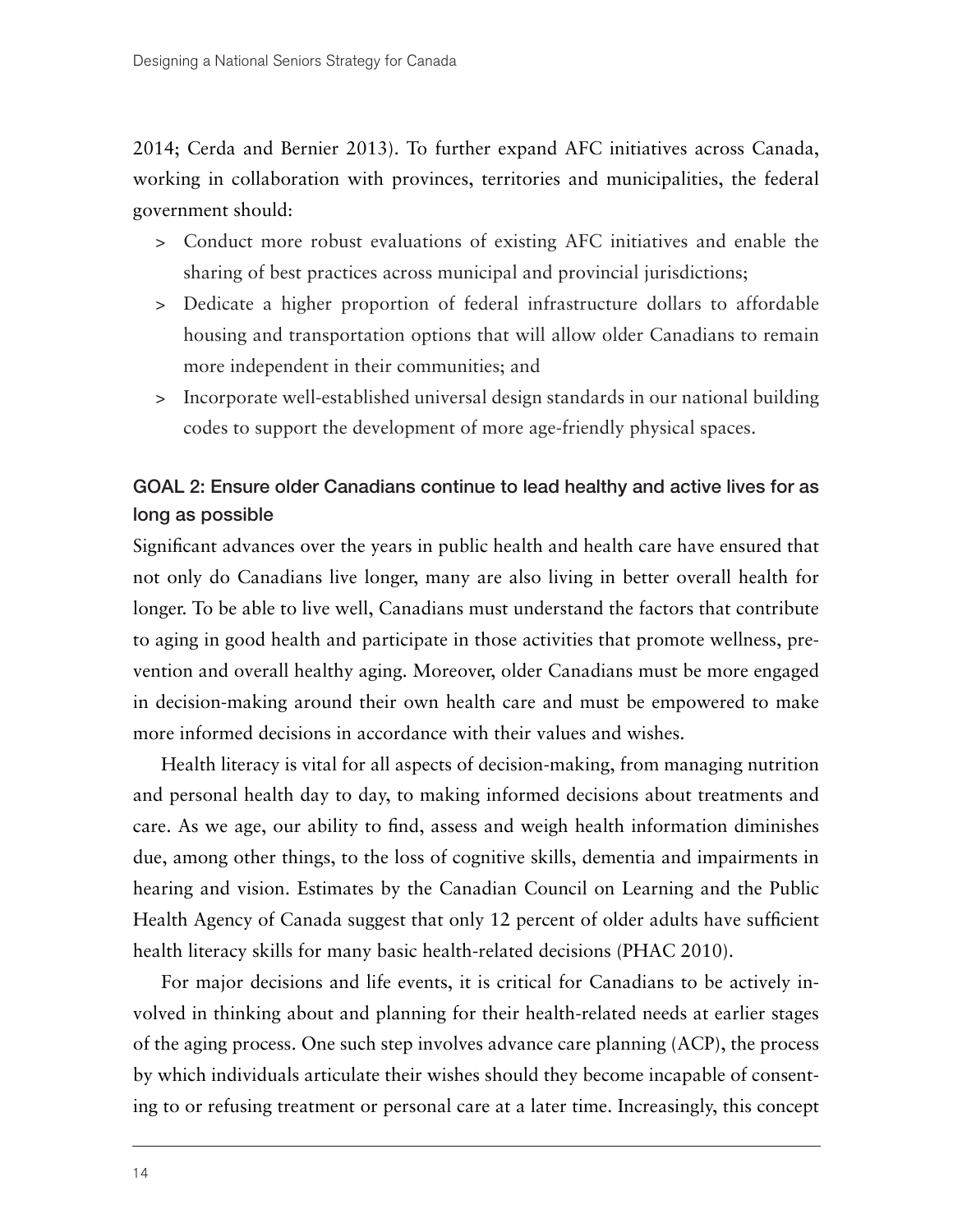is understood in the context of end-of-life decisions, but its purpose is much broader than that. For professionals, family members and individuals themselves, this planning process can be quite helpful to clarify how people think about the kind of care they desire, and how they want to live in situations where they may not be fully independent. Indeed, a growing body research shows that this process is associated with a lower risk of hospitalization, lower rates of death in hospital, reduced usage of intensive care and a reduction in unwanted treatments (Brinkman-Stoppelenburg, Rietjens and van der Heide 2014; Khandelwal et al. 2015). For family and loved ones, this planning process has also been found to increase rates of satisfaction and peace of mind when major health events eventually arise (Zhang et al. 2009)

Although, comparatively, Canadians are more likely than their peers in other developed countries to communicate their wishes, most still do not (CIHI 2015). A recent survey suggests that 61 percent of Canadians do not have a written plan detailing their wishes, and about 40 percent have not even had a conversation with family members about these issues (CIHI 2015). Reluctance and anxiety to approach the subject, coupled with limited access to supportive informational resources and tools, mean that, for too many Canadians, planning never even begins.

As at all ages, but particularly for older adults, promoting regular immunization, exercise and injury prevention is critical. For example, because of the higher prevalence of chronic conditions in older age, older adults are often considered to be a "high-risk" group for influenza, pneumonia (pneumococcal) and shingles (varicella/herpes zoster). While immunization rates for these illnesses are generally higher among older adults than in the general population, Canada has consistently failed to meet its national vaccination targets. The Public Health Agency of Canada estimates that in 2012, 65 percent of older adults received the seasonal flu vaccine, well below the target rate of 80 percent. Canada has consistently fallen short of targets for the last decade and a half (PHAC 2014b). This failure in prevention and health promotion comes at a major cost to the health system.

Led by the Public Health Agency of Canada, the federal government can support this goal by:

> Ensuring high-quality information about healthy aging and the prevention of age-related diseases — such as regular exercise, fall prevention and routine vaccinations — is widely available and can be accessed in one place;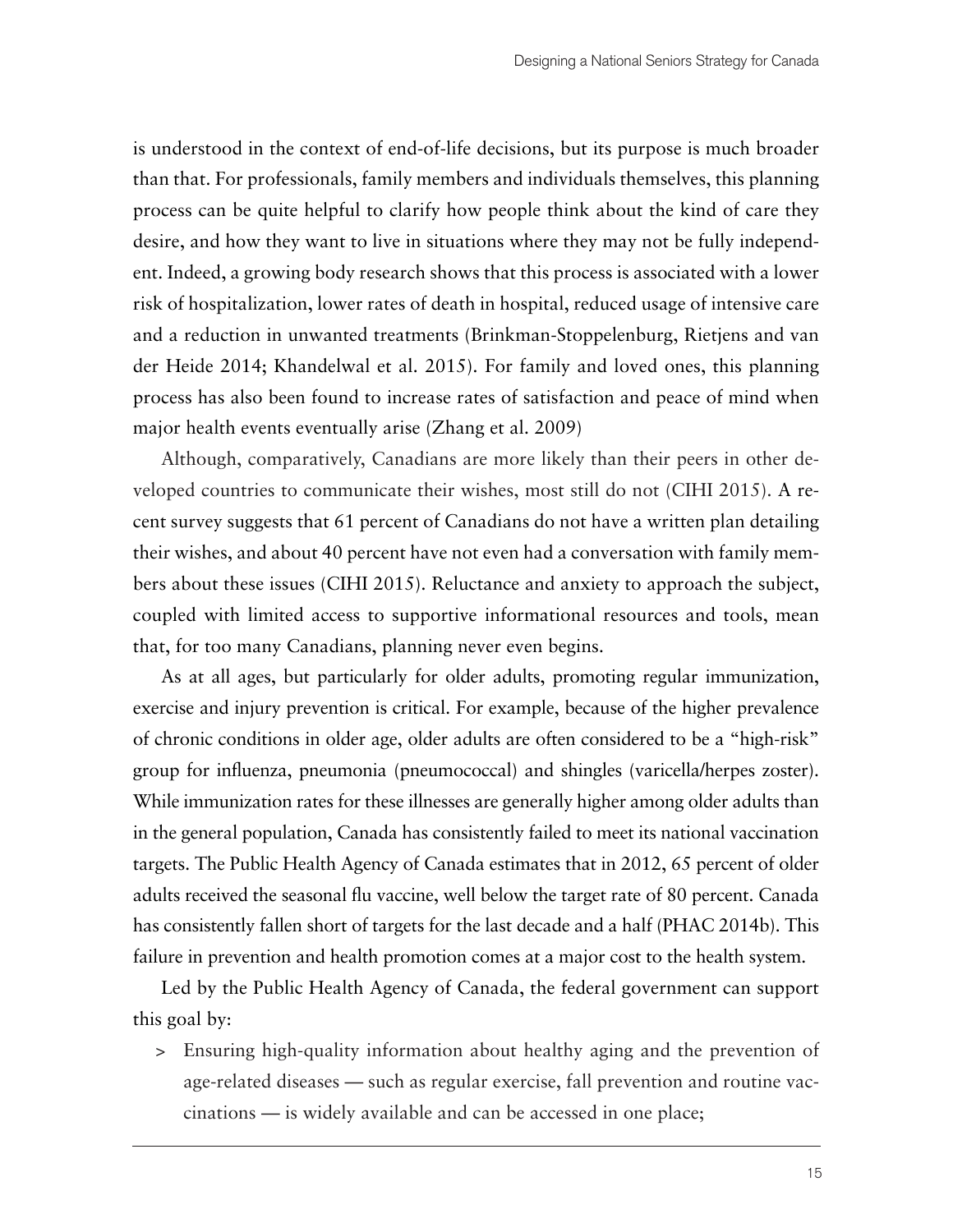- > Supporting research and experimentation on the use of incentives to encourage such behavioural changes;
- > Promoting health literacy, informed decision-making and ACP;
- > Supporting communities to provide opportunities for exercise (such as safe walking areas), nutritious food (healthy, affordable options), and socialization (buildings and outdoor spaces that naturally bring people together, gathering spaces, support for informal and formal groups); and
- > Creating more formal partnerships that bring together governments, disease-specific organizations, caregiver organizations and community groups to coordinate the promotion of a healthy/active living agenda.

# GOAL 3: Ensure older Canadians have access to person-centred, high-quality, integrated care as close to home as possible, provided by those who have the knowledge and skills to care for them

Although the health care needs of older Canadians have evolved over the years, the system that is supposed to provide for them has not.

The Canadian health care system was designed 50 years ago, when the median age of Canadians was approximately 25 (Statistics Canada 2007) and average life expectancy (at birth) was the late 60s for men and the mid-70s for women. At that time, patients with acute rather than chronic care needs were the primary users. Today, although our health needs have changed significantly, the system remains focused on delivering acute, specialty-oriented care in institutional settings and is ill equipped to deliver more complex, chronic care in community-oriented settings. That the *Canada Health Act* does not encompass coverage of home, community and long-term care services, or prescription medications, significantly limits the levers by which we can ensure equitable and consistent access to key health services for older Canadians.

Not surprisingly, Canadians themselves are not confident in their own health system's ability to meet their needs. In a recent international survey of how well populations of older adults are being served in different highly developed countries, only 34 percent of Canadian respondents gave our system the highest possible rating (CIHI 2015). This was the second-lowest proportion of any jurisdiction in the 11-country survey, surpassing only the United States. This research, which comprises a compendium of work undertaken by The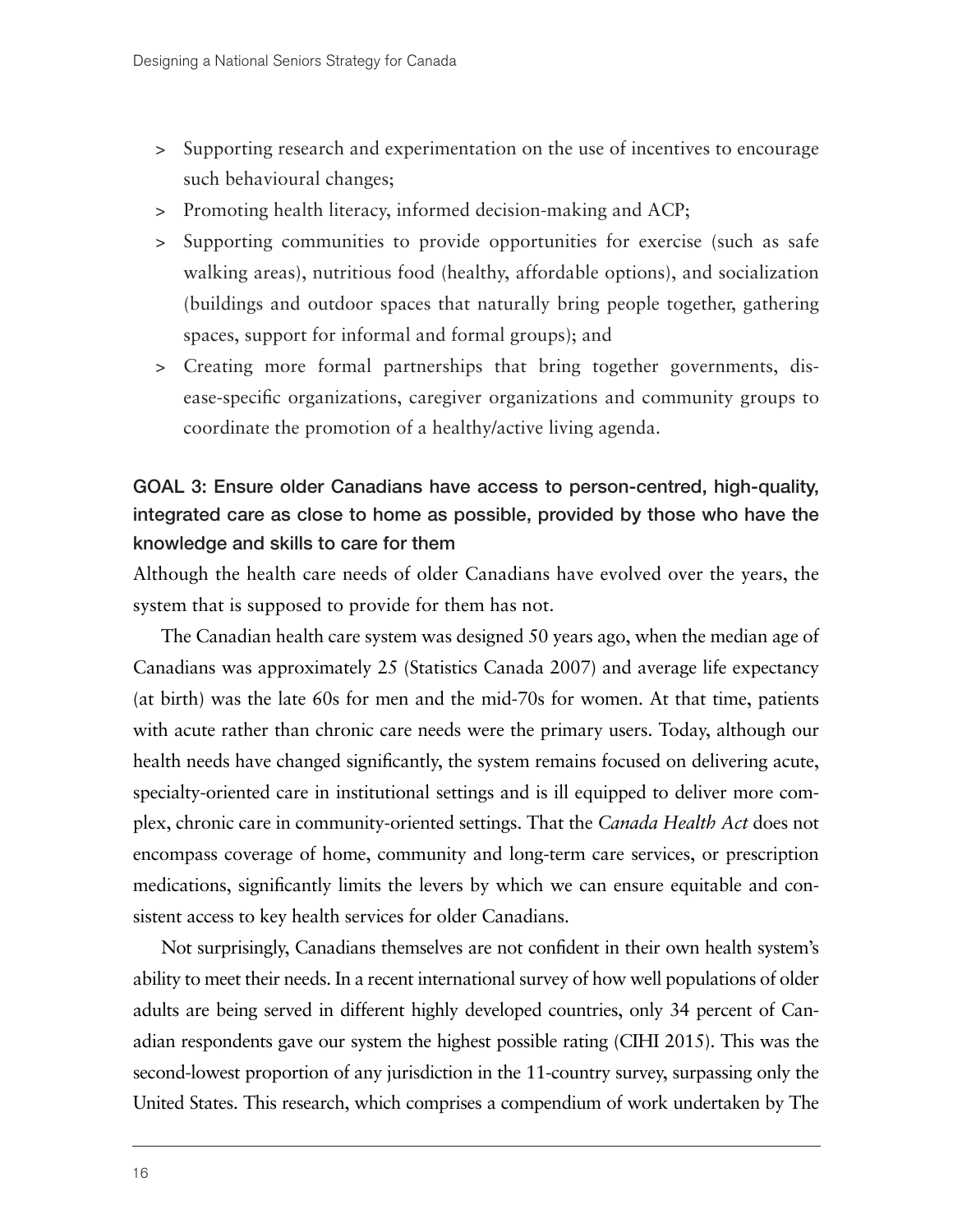Commonwealth Fund, also noted that Canadian seniors face particularly long wait times to get medical care outside of a hospital setting, including the longest wait times for primary and specialist care of all 11 countries (CIHI 2015; Osborn et al. 2014). Given that Canada also has one of the most expensive health systems in the developed world, this performance is simply not acceptable.

To better meet the needs of today's older adults, and indeed all Canadians, federal efforts toward health system reform should focus on four key areas:

- 1) The transition away from hospital-based care toward community care;
- 2) The collection and sharing of data about health care systems in Canada;
- 3) The scope of practice of service providers and their integration into multidisciplinary and interprofessional teams; and
- 4) Integration of the silos in the system to enable greater efficiencies and more coordinated care.

While the provision of health care services is a provincial/territorial responsibility, there is a growing need for national leadership on health system transformation. Creating a more consistent and robust community care system that better supports Canadians who want to age in their place of choice is a top priority, and the federal government could enable it. Specifically, the federal government should:

- > Collaborate with the provinces and territories to redefine "community care" beyond home and long-term care to include other support and community services that contribute to the continuum of care;
- > Use the Canada Health Transfer, if necessary, to compel the provinces and territories to come to an agreement on minimal service standards for home, community and long-term care. To be clear, these should not be dictated by Ottawa and should emerge from provincial/territorial consensus. And while each province and territory must be free to determine how best to deliver services that respect local preferences and realities and to provide additional services beyond those agreed to by the group, recognizing and adhering to some form of common standards should not be optional;
- > Conduct a thorough review of the *Canada Health Act* to determine whether any changes to the federal legislative framework might encourage provincial and territorial partners to engage in this type of structural reform;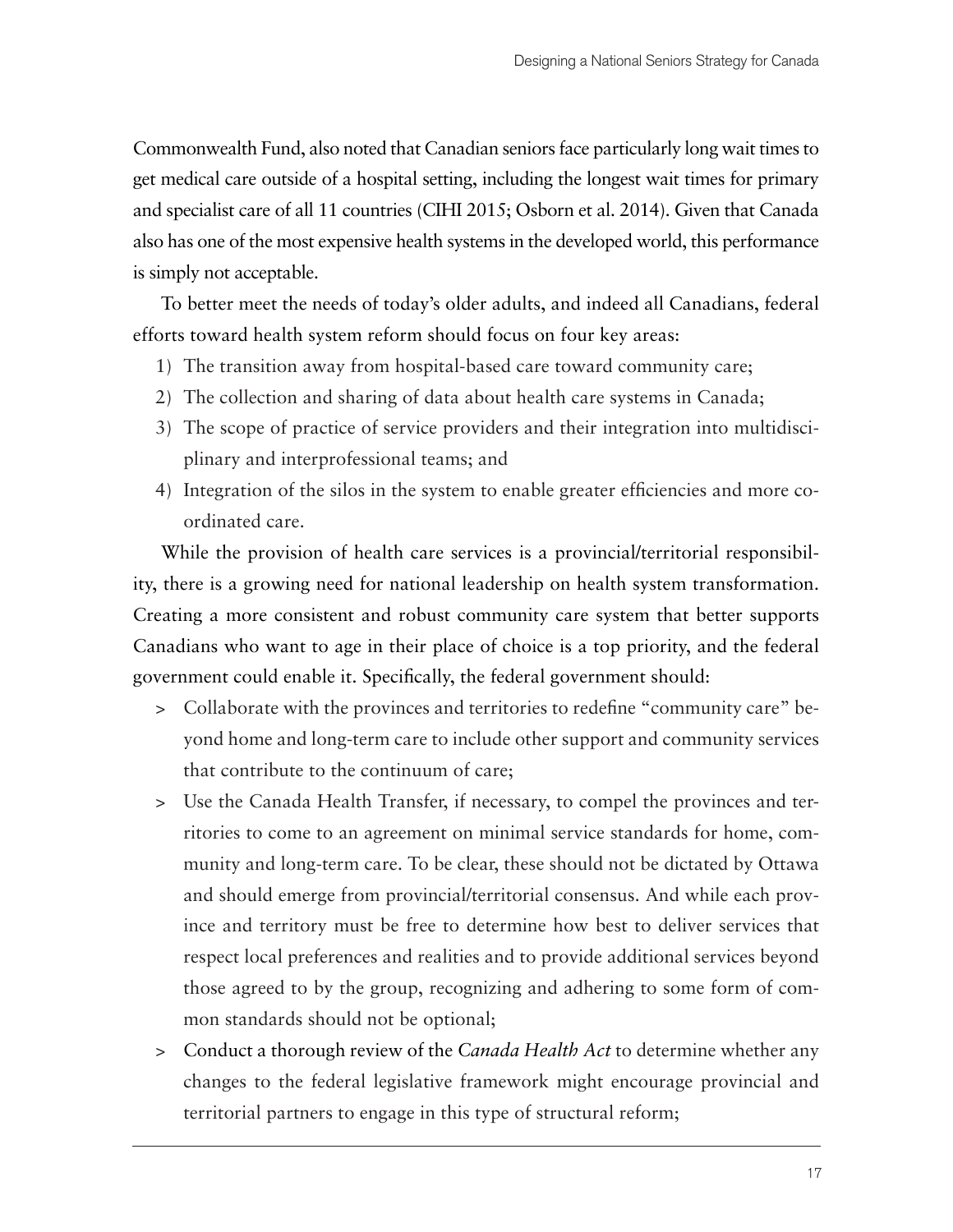> Ensure that all Canadians have access to the medication they need through the creation of a national pharmacare program, which would improve comparability of coverage and create an "economies of scale" cost advantage, where coverage is based on evidence as assessed by an impartial group with no real or apparent conflict of interest.

In the recent March-April issue of *Policy Options* magazine, health care expert Stephen Lewis argued that the federal government should reimagine its role in the provision of health care to Canadians (Lewis 2015). He argued that, beyond its important constitutional obligations to certain groups, Ottawa should not concern itself with the specific manner in which services are provided. But that is far from saying that it should not be interested in the results our provincial/territorial health systems should achieve. Instead, he stressed that Ottawa should focus on ensuring that information about the performance of these systems is collected, understood and shared. The federal level is the only tier of government that can make this happen: it is in a unique position to play this essential role in improving system performance across the country.

While Lewis did not specifically focus on care for older Canadians, the same logic applies. To make sure older Canadians have access to the highest-quality care, the federal government should:

- > Establish national metrics, information collection and reporting systems through agencies like CIHI; and
- > Ensure provinces report publicly and annually on how they measure up.

The federal government should engage the provinces, territories and national accreditation bodies for doctors, nurses, therapists, pharmacists, social workers and other service providers with two objectives in mind: reducing the barriers to multidisciplinary and interprofessional coordination and collaboration among professions; and ensuring there is a high level of awareness across all professions of how to support the unique needs of an older adult population. Specifically, it should:

> Encourage national accreditation bodies to mandate entry-to-practice training and continuing professional development activities around the care of the elderly to ensure current and future providers have the knowledge and skills needed to provide care for older Canadians;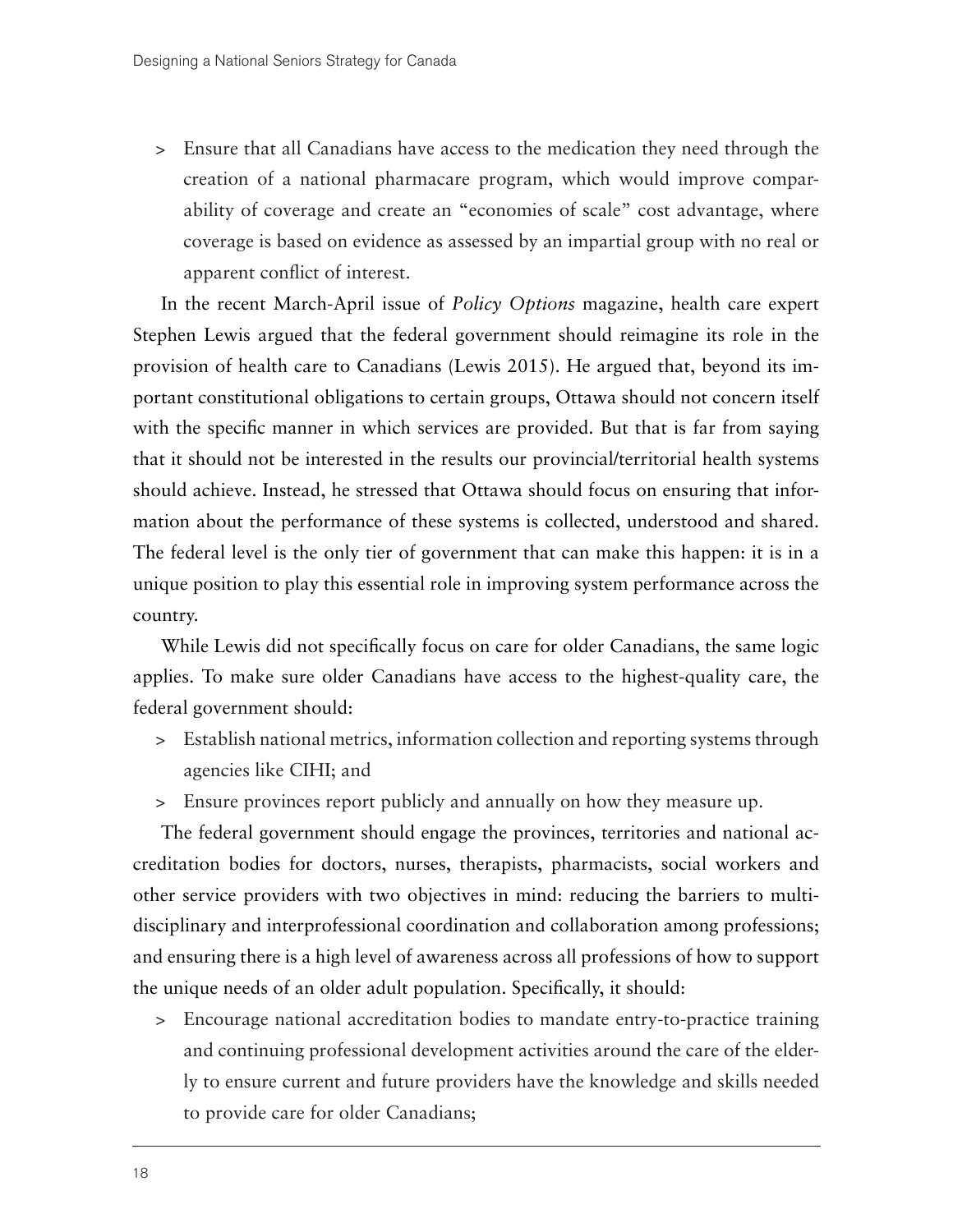- > Encourage the provinces to review the scopes of practice for health care providers to ensure Canadians get the right care, in the right place, at the right time, delivered by the most appropriate health care professional; and
- > Work with provinces and territories to help develop pan-Canadian training and appropriate prescribing standards for all those who prescribe and dispense medications in the care of older adults.

Of course, the predictability of funding greatly enhances our capacity to plan. Without expressing a view on the specific amount of federal funding that has been committed until fiscal year 2023-24, the fact that provinces and territories can expect growing and predictable transfers over many years is welcome.

However, within the overall envelope of federal health transfers, there remains an unavoidable question of equity that must be addressed if Canada is to adequately respond to the challenges of an aging population. As we know, population aging will not occur uniformly across the country. While all provinces will experience an important demographic shift, the central and Atlantic provinces will be the most significantly affected (figure 3). Combined with what are now some of the highest median ages in the country, Atlantic

FIGURE 3. PERCENTAGE OF PERSONS AGED 65 YEARS OR OVER, OBSERVED (2009) AND PROJECTED (2036)



Source: Statistics Canada (2010), table 3.5<br>Note: The projection for 2036 is based on the "M1" medium growth scenario.

provinces also face the grave prospect of a potential decline in their total population base, a phenomenon which is projected to occur at the same time as many baby boomers move into retirement over the coming two decades.

In the most extreme example, Statistics Canada projects that the population of Newfoundland and Labrador will decline by slightly more than 10 percent between now and 2035. The population of the Atlantic region as a whole is projected to decline by 1.3 percent. This compares to projected growth of 12.3 percent in Quebec, 17.7 percent in Ontario and 29.1 percent in the four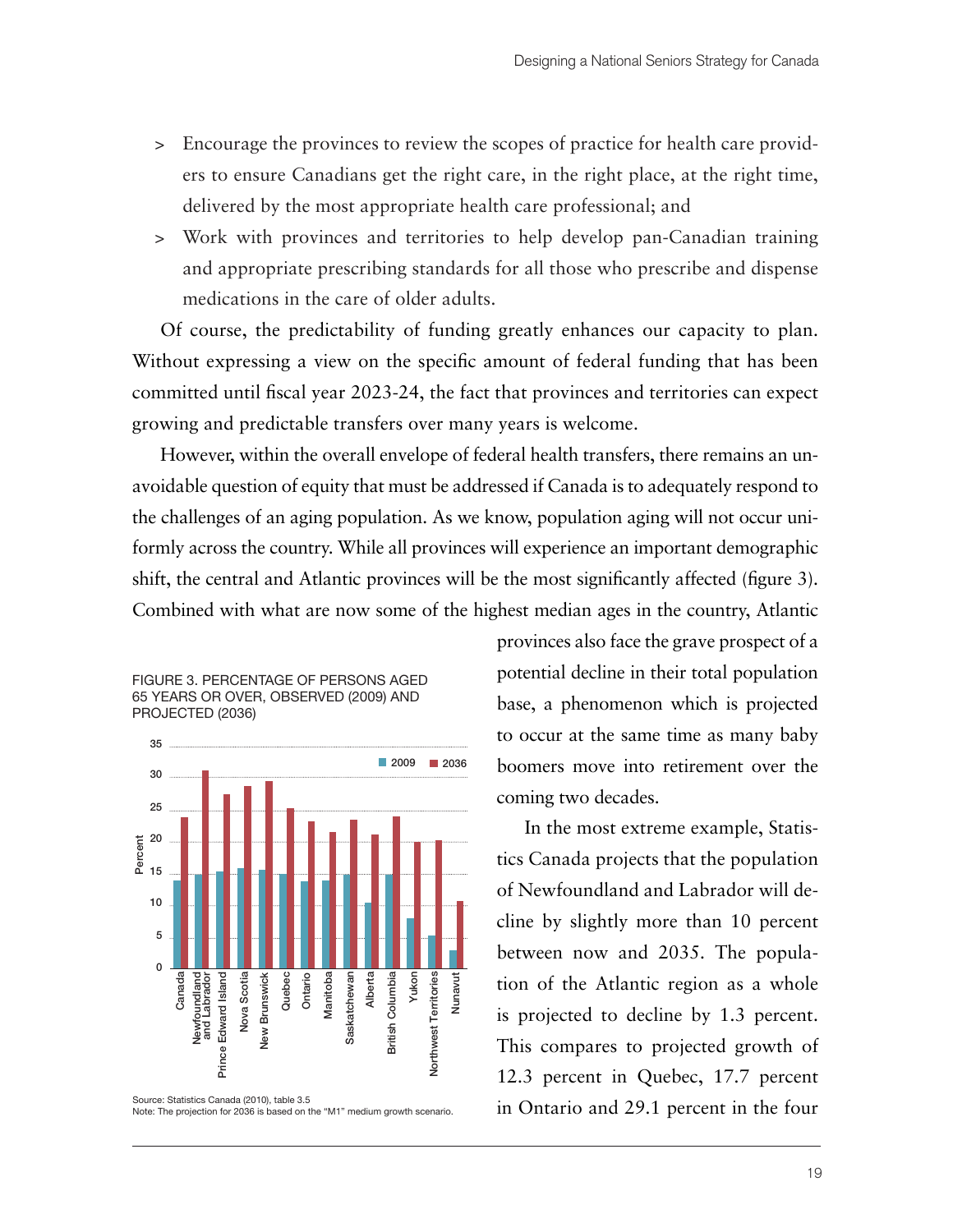western provinces over the same period. If these forecasts materialize, the Atlantic provinces will experience a decline in the purchasing power of health transfers as the population decreases, the costs of care begin to accelerate, and provincial and local fiscal capacity erodes. In order to maintain the principles of fairness and comparability of services, the time has come for policy-makers to consider a more needs-based approach to how the Canada Health Transfer is designed and distributed.

With respect to funding of the health system, the federal government should:

- > Ensure funding for health care is "de-siloed" so as not to encourage specific behaviour by tying funding to specific services or transactions, and encourage the provinces and territories to do the same;
- > Move to a funding formula that is at least partially linked to the demographic structure, so that regions with a higher proportion of older adults have comparable capacity to meet the overall health needs of their populations;
- > Lead a comparative analysis of the pros and cons of provincial funding and organizational models, with the aim of identifying which practices are more likely to encourage "dehospitalization" in favour of community care, and whether certain models foster innovation more effectively; and
- > Carefully consider how implementing the recommendations of the Advisory Panel on Healthcare Innovation (commonly referred to as the Naylor report) can ensure the health system adapts to the needs of an aging population.

Finally, no review of health care service for older adults would be complete without an acknowledgement of the uncertainty around the future of palliative and endof-life care in Canada. The Supreme Court of Canada's decision in *Carter v. Canada*  has set the stage for a national dialogue to take place on how we want to proceed as a society. As a result, the federal government recently announced the creation of an expert panel to advise it on options for a legislative response to that decision.

While the panel's mandate includes a consultation with Canadians, the process is limited (at least so far) to the online submission of briefs and position papers to panel members. Such a process will undoubtedly serve panel members well as they formulate their advice to the government. However, it is unlikely to create a broad national consensus on how Canadians want to deal with end-of-life issues and what is the appropriate legislative and policy response. In addition to the expert panel, therefore, the federal government should: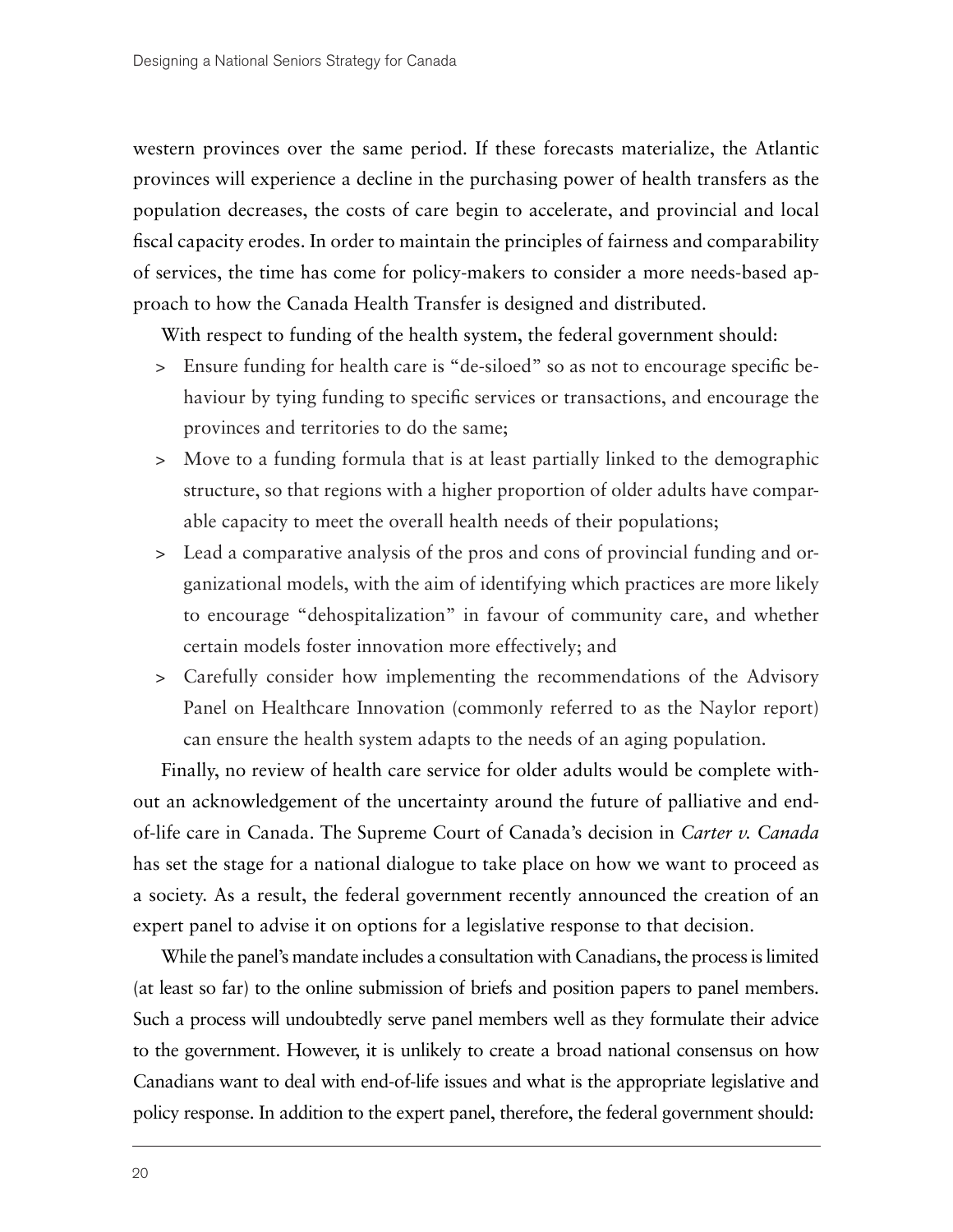- > Launch a broad public engagement process to determine how Canadians want to deal with end-of-life issues and what is the appropriate legislative and policy response. This process should be led by Parliament, not government, and should be one of the first major actions of the 42nd Parliament when it convenes; and
- > Consider replicating the all-party public consultation process used by the Quebec National Assembly in its own report on this same topic.

### GOAL 4: Ensure that the family members and friends of older Canadians who provide unpaid care for their loved ones are acknowledged and supported

The family and friends of older Canadians are their greatest source of care. Today, 93 percent of older Canadians continue live at home, despite the inaccessibility of home health care services. Older Canadians do this because their family members provide the necessary support (Dupuis-Blanchard et al. 2014; Peckham, Williams and Neysmith 2014). In fact, it is estimated that families overall provide 75 to 80 percent of the care that older adults require at home (Chappell 2012; Martin-Matthews, Sims-Gould and Tong 2013). Thus, the health of older Canadians who are aging in place depends in large part on the direct cooperation and support of unpaid caregivers. The sustainability of home care programs is therefore closely tied to the development of funding and technical support programs for unpaid caregivers as well as the recognition of their role (Martin-Matthews, Sims-Gould and Tong 2013).

Few societies keep data on unpaid caregivers (Courtin, Jemiai and Mossialos 2014), and even fewer do so on the unique challenges faced by those who are employed. Though we have a general idea of how many individuals in Canada are balancing work and caregiving — in 2012, 6.1 million working Canadians were caring for a family member or friend, which represents 35 percent of the Canadian workforce — little is known about their quality of life (Employer Panel for Caregivers 2015). For employers, too, this is a challenge. The Conference Board of Canada estimates, for example, that the loss of productivity resulting from employees attempting to balance work and care is \$1.28 billion dollars per year (Employer Panel for Caregivers 2015).

In Canada, the majority of unpaid caregivers provide care for a member of their immediate family. They provide an average of four hours of care per week. As in most countries, most unpaid caregivers are female and most spend more hours caring for a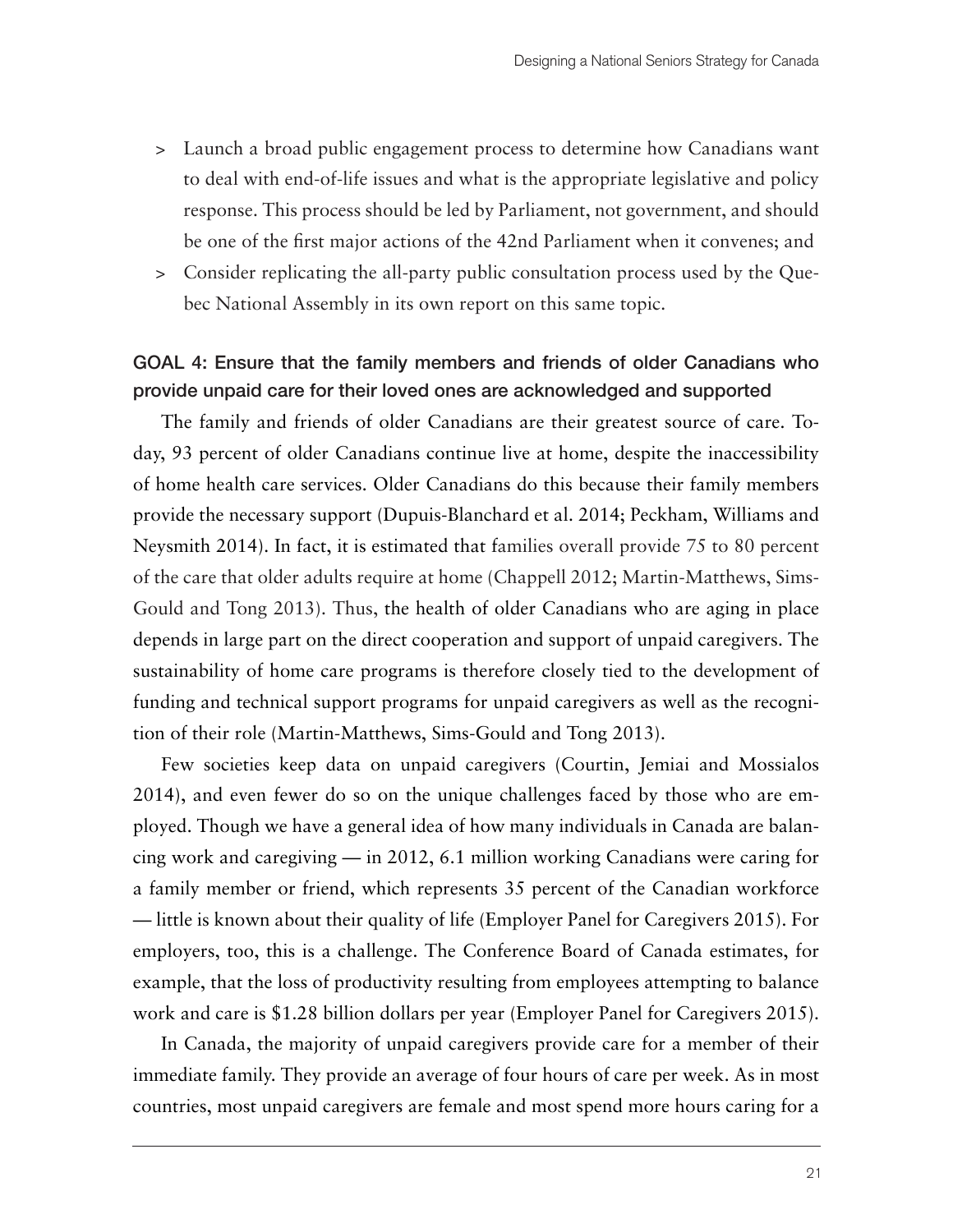family member than do their male counterparts (Sinha 2013; Hoffmann, Huber and Rodrigues 2014).

The psychological effects (stress, depression), social effects (social isolation, feelings of abandonment) and financial effects stemming from a person's role as an unpaid caregiver have been well documented (Amirkhanyan and Wolf 2006; Cooper et al. 2008; Courtin, Jemiai and Mossialos 2014; Pinquart and Sorensen 2003). Several studies also show that the responsibilities associated with the role of a caregiver can have repercussions for the caregiver's job (Evandrou and Glaser 2004; King and Pickard 2013; Kotsadam 2012).

That said, balancing care-related tasks and paid work produce significant benefits for the caregiver, as long as the appropriate support is provided. Agreements with employers, adequate support from the community and family, and programs adapted to their situation allow unpaid caregivers to keep their jobs and maintain their physical and psychological well-being. For instance, paid employment provides respite for unpaid caregivers (Zarit et al. 1998). It also provides tangible benefits such as income and, possibly, social benefits as well (Edwards, Zarit and Townsend 2002). In addition, employment provides caregivers with an opportunity to belong to social networks and to experience fulfillment beyond their responsibilities as caregivers (Arksey 2003; Cannuscio et al. 2004; Dunham and Dietz 2003; Hoffmann, Huber and Rodrigues 2013; Naiditch 2012; Swanberg 2006; Yang and Grimm 2013).

The Canadian Compassionate Care Benefit (CCB), which has been available since January 2004, is an example of such a model. The primary aim is to offer the security of employment and supplementary income to individuals who take a temporary leave from their job to care for a terminally ill family member who is likely to die within 26 weeks. The CCB currently lasts a maximum of six weeks, which can be taken in several increments. Only 2 percent of employed caregivers providing end-of-life care in 2011-12 made use of compassionate care leave (Sinha 2013).

As part of its 2015 budget, the federal government announced an enhancement to the CCB in order to provide more flexibility to claimants. Starting in January 2016, eligible recipients will be able to claim the CCB for up to 26 weeks over the course of the full year. While the person being cared for must still be at risk of death within six months of beginning a claim, this change allows caregivers to take the CCB in different increments throughout an entire year, as needed. Consequential amendments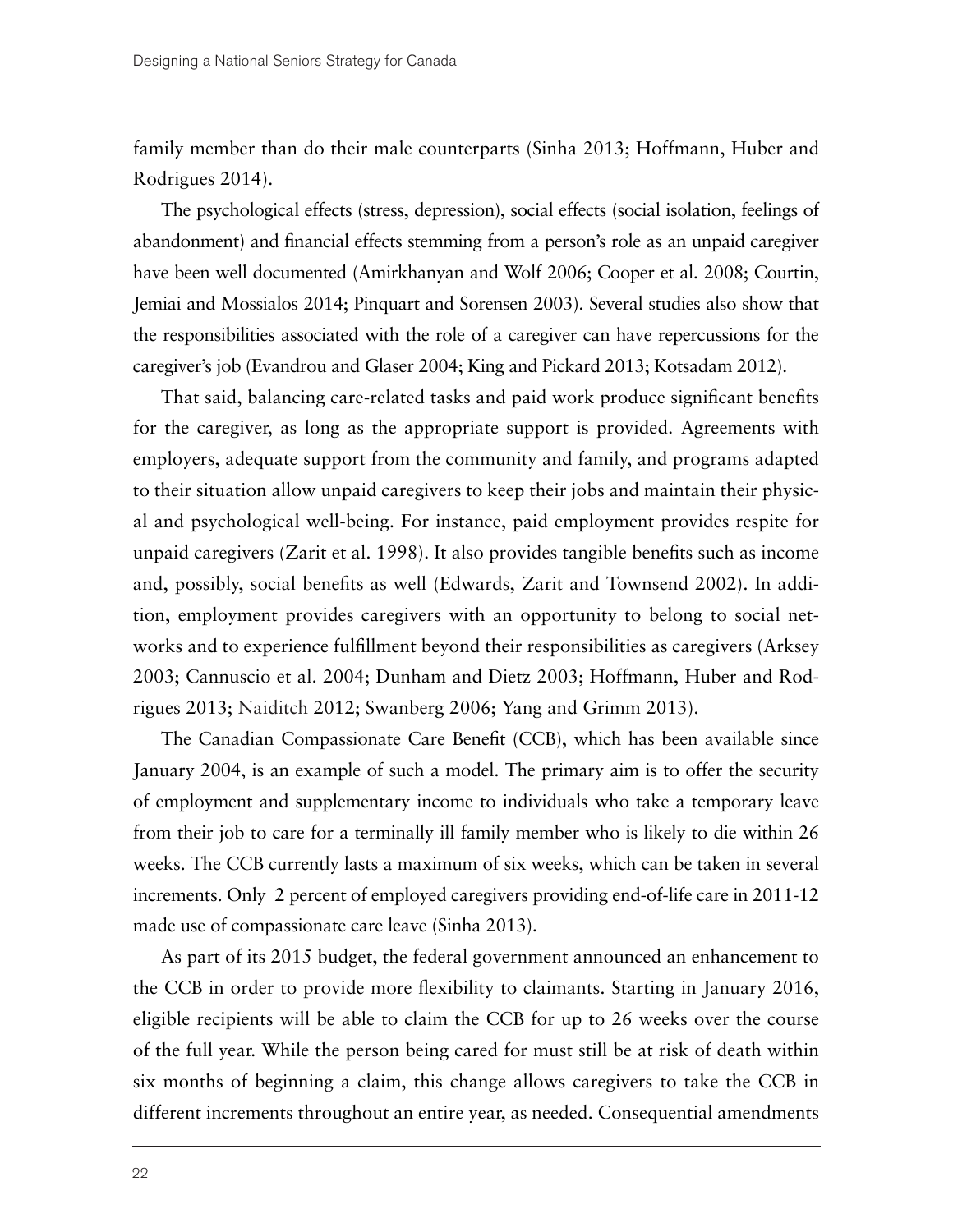to the federal labour code have also been made, and provinces and territories are expected to follow suit.

Programs such as this are examples of how we can better support caregivers, but many gaps remain in the system. To remedy the situation, the federal government should:

- > Treat the caregiver and the older adult in need of care as one unit for the purposes of policy design and service delivery;
- > Remove the cohabitation requirement for caregivers to be eligible for caregiver tax credits;
- > Extend eligibility for the CCB and other benefits so that those caring for individuals suffering from chronic or episodic illnesses, but whose condition is not considered terminal, also qualify;
- > Ensure that the CCB is well aligned with other support and job protection offered by provinces; and
- > Explore ways in which additional and more flexible income support and enhanced job protection measures can be provided to caregivers.

The changes to the CCB also follow on the 2014 federal Employer Panel for Caregivers, an initiative undertaken by the federal government to engage employers in a conversation about the needs of caregivers. A key focus of the panel's work was to begin documenting the various ways in which employers can and do respond to accommodations. The panel underscored the need for further research and dissemination in this area (Employer Panel for Caregivers 2015).

In support of this effort, the federal government should:

- > Give employers more information about the tools that can help them better support the growing ranks of working caregivers; and
- > Recognize employers who excel in supporting working caregivers, which in turn draws further positive attention to this important issue.

#### **Conclusion**

The time has come for a national seniors strategy. A recent survey of Canadians

- (Ipsos Reid Public Affairs 2013) reveals that:
- > 93 percent of Canadians believe we need a pan-Canadian strategy to address the needs of seniors;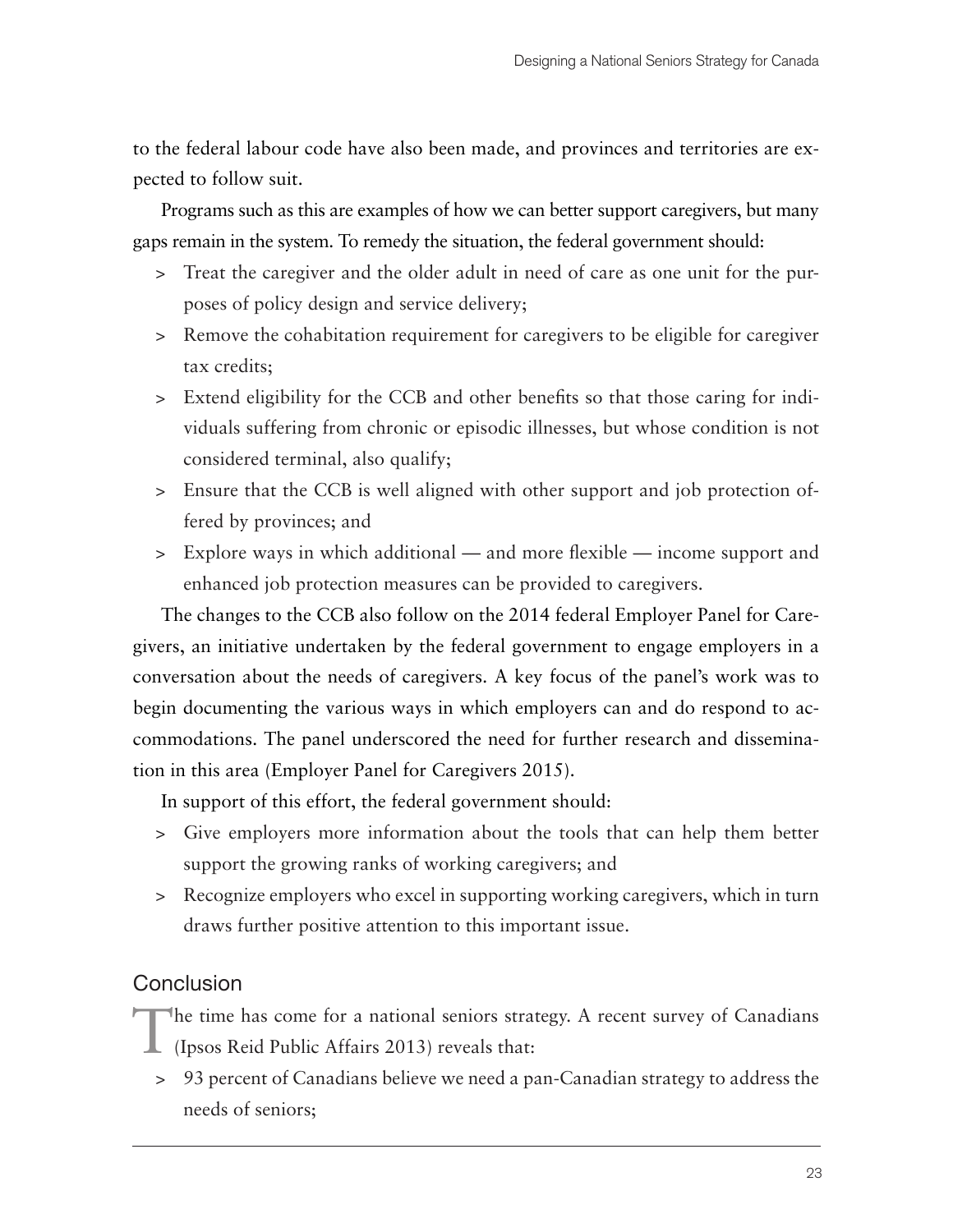- > 88 percent believe this will require the collaboration of all levels of government; and
- > 78 percent believe the federal government has an important role to play in the development of such a strategy.

Moreover, there is growing support among advocacy groups and experts to allow for a little "rule breaking" to help us get there. When Canadians decide something needs to be done, they don't much care about whose mandate it is to do it; they just want it done. With ongoing communication and collaboration among the three orders of government, the perennial challenge of jurisdiction can be managed and overcome.

Over the course of the consultation, Task Force members heard about a number of other considerations of a provincial or local nature that flow from the national conversation.

These debates should occur in every province and territory. If we are lucky, best practices will be identified and, more importantly, shared and applied elsewhere. Our aim, however, was to focus on the national conversation.

Of the three main approaches the federal government could take, the one we propose is undoubtedly the most challenging. Each in its own way, the centralized "command and control" approach and the "laissez-faire" approach present fewer risks. But they also diminish the potential of what can be achieved. For Ottawa, engaging its partners in Confederation in a process it does not fully control and whose outcome is not fully known is guaranteed to get messy at times, but the prospects of a lasting resolution if it is successful should encourage our leaders to aim for something beyond what is safe.

This report is a call to action for governments and citizens across Canada who believe a new approach is needed to meet the needs and challenges of an aging population and who want to ensure the public debate that must take place is national in scope and informed by evidence. In this report, we have outlined the components of a strategy that we believe is achievable if there is the will to make this a priority. Other groups will have their own frameworks to propose, and they, too, should be considered. But as we stated in our introduction, it is time to move from discussion to action. Let us bring together the various proposals for a national seniors strategy, choose the elements on which we want to build and decide together on the best way forward.

We believe this debate can — indeed should — happen now. We look forward to it.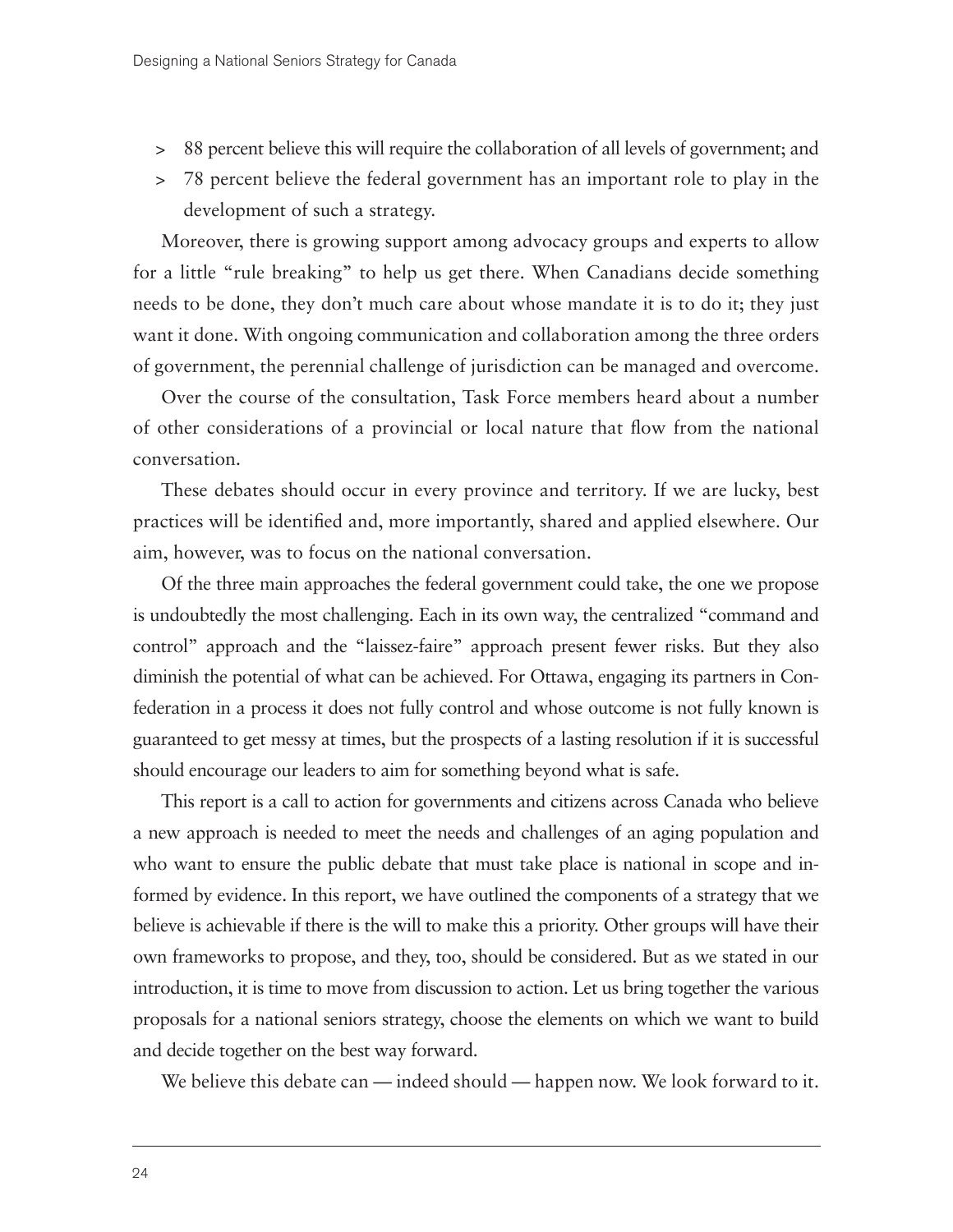# Appendix A: Task Force Members

**Graham Fox** is President and CEO of the Institute for Research on Public Policy, Canada's leading independent think tank. Prior to joining the IRPP in 2011, Mr. Fox was a strategic policy adviser at the law firm Fraser Milner Casgrain (now Dentons LLP), where he provided public policy analysis and government relations advice in the fields of telecommunications, economic development, international aid, foreign investment, energy and aerospace. He is a former vice-president of the Public Policy Forum, and executive director of the KTA Centre for Collaborative Government. In politics, he contested the 2007 Ontario general election as a candidate in the constituency of Ottawa-Orléans. He was chief of staff to the Rt. Hon. Joe Clark, and adviser to Members of Parliament. A policy entrepreneur, his research interests include parliamentary and democratic reform, citizen engagement and federalism. He holds an undergraduate degree in history from Queen's University, where he was a Loran scholar, and a master's degree in political science from the London School of Economics.

**Scott Haldane** has been President and Chief Executive Officer of YMCA Canada since 2010. His YMCA career, however, extends back more than three decades. Beginning on Montreal's West Island as a lifeguard, youth worker and branch executive, he then progressed to the YMCA national office, where he directed employment initiatives before moving on to Hamilton/Burlington as president and chief executive officer. He later held the same role for the YMCA of Greater Toronto for seven years. Today, he oversees a federation of 45 YMCAs and 6 YMCA-YWCAs serving more than 2 million people in hundreds of communities across Canada. He has a graduate degree in management from McGill University. He continued his education through Harvard Business School's Advanced Management Program and the Director's College at Mc-Master University

**The Honourable A. Anne McLellan** is a senior adviser at Bennett Jones LLP. She joined the firm after a distinguished career in federal politics, where she served four terms as the Liberal Member of Parliament for Edmonton Centre from 1993 to 2006. During her political career, she was deputy prime minister of Canada, minister of public safety and emergency preparedness, minister of health, minister of justice and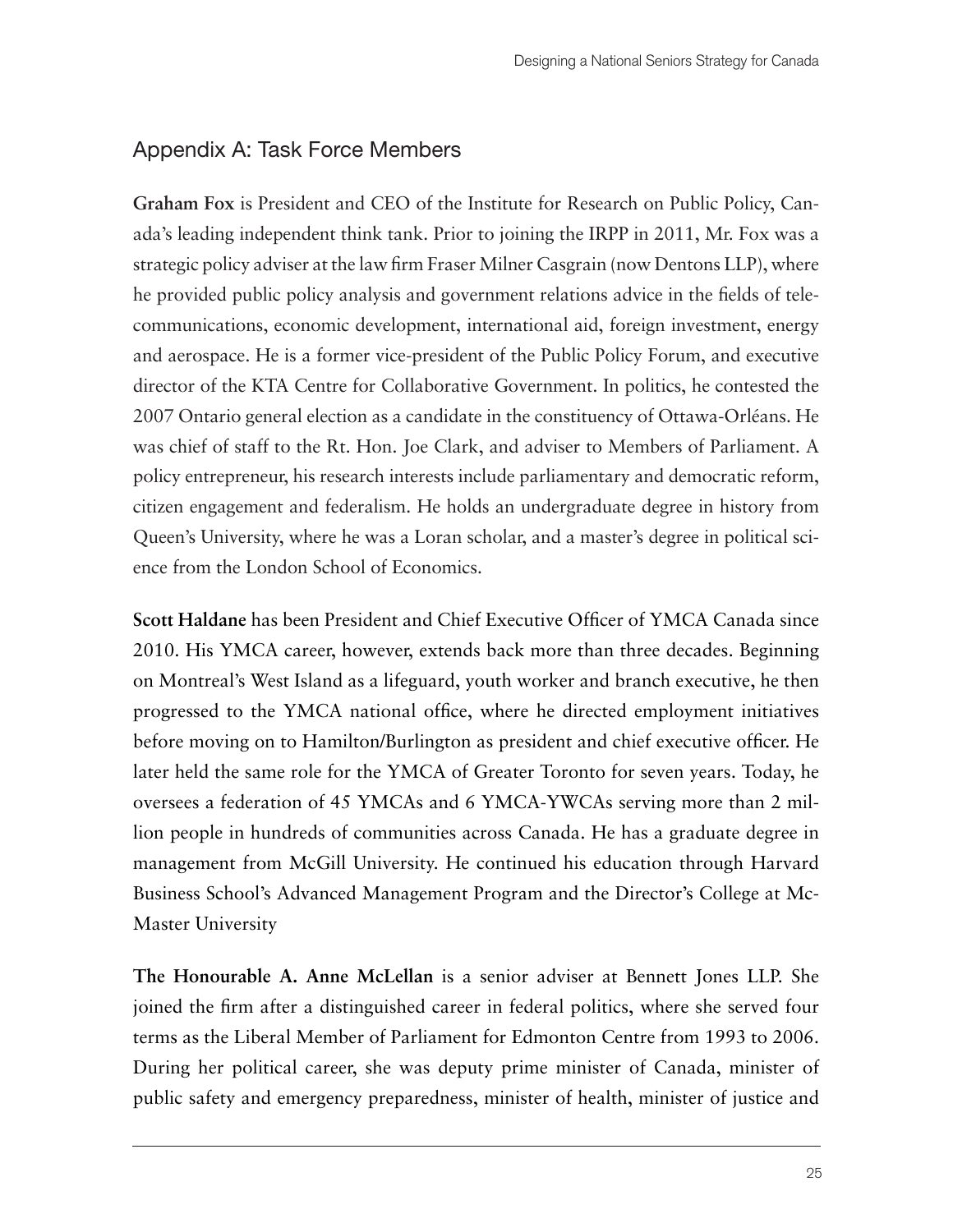attorney general of Canada and minister of natural resources and federal interlocutor for Metis and non-status Indians. As deputy prime minister, she chaired two Cabinet committees: the Operations Committee and the Security, Public Health and Emergencies Committee. Prior to entering politics, she was a professor of law at the University of Alberta, where she served at various times as associate dean and acting dean. An Officer of the Order of Canada, she became Dalhousie University's seventh chancellor in May 2015.

**Samir Sinha** currently serves as the director of geriatrics at Mount Sinai and the University Health Network Hospitals in Toronto and holds the Peter and Shelagh Godsoe Chair in Geriatrics at Mount Sinai Hospital. He is also an assistant professor in the departments of medicine and family and community medicine, and the Institute of Health Policy, Management and Evaluation at the University of Toronto, and an assistant professor of medicine at the Johns Hopkins University School of Medicine. A Rhodes Scholar, his breadth of international training and expertise in health policy and the delivery of services related to the care of the elderly have made him a highly regarded expert in the care of older adults. In 2012 he was appointed by the Government of Ontario to serve as the expert lead of Ontario's Seniors Strategy. He has further consulted and advised hospitals and health authorities around the world. In 2014, *Maclean's* proclaimed him to be one of Canada's 50 most influential people and its most compelling voice for the elderly.

**Mark Taylor** is Deputy Mayor of the City of Ottawa and since 2010 has served as City Councillor for Bay Ward, home to the highest number of older adults in the Nation's Capital. He is the policy sponsor for Ottawa's Older Adult Plan for the 2014-2018 term of Council and served as the original cochair of Ottawa's Older Adult Plan. He also represents Ottawa as a board member on the Association of Municipalities of Ontario, where he serves on the Task Force on Affordable Housing. Throughout his time as councillor, he has been a champion for building an age-friendly Ottawa, eradicating chronic homelessness and improving access to the services people need, especially those living in affordable housing. He has a background in business, the nonprofit sector, the post-secondary sector, politics and community building outside his time as city councillor. He is a champion for the rights of older adults and for building an inclusive, accessible community.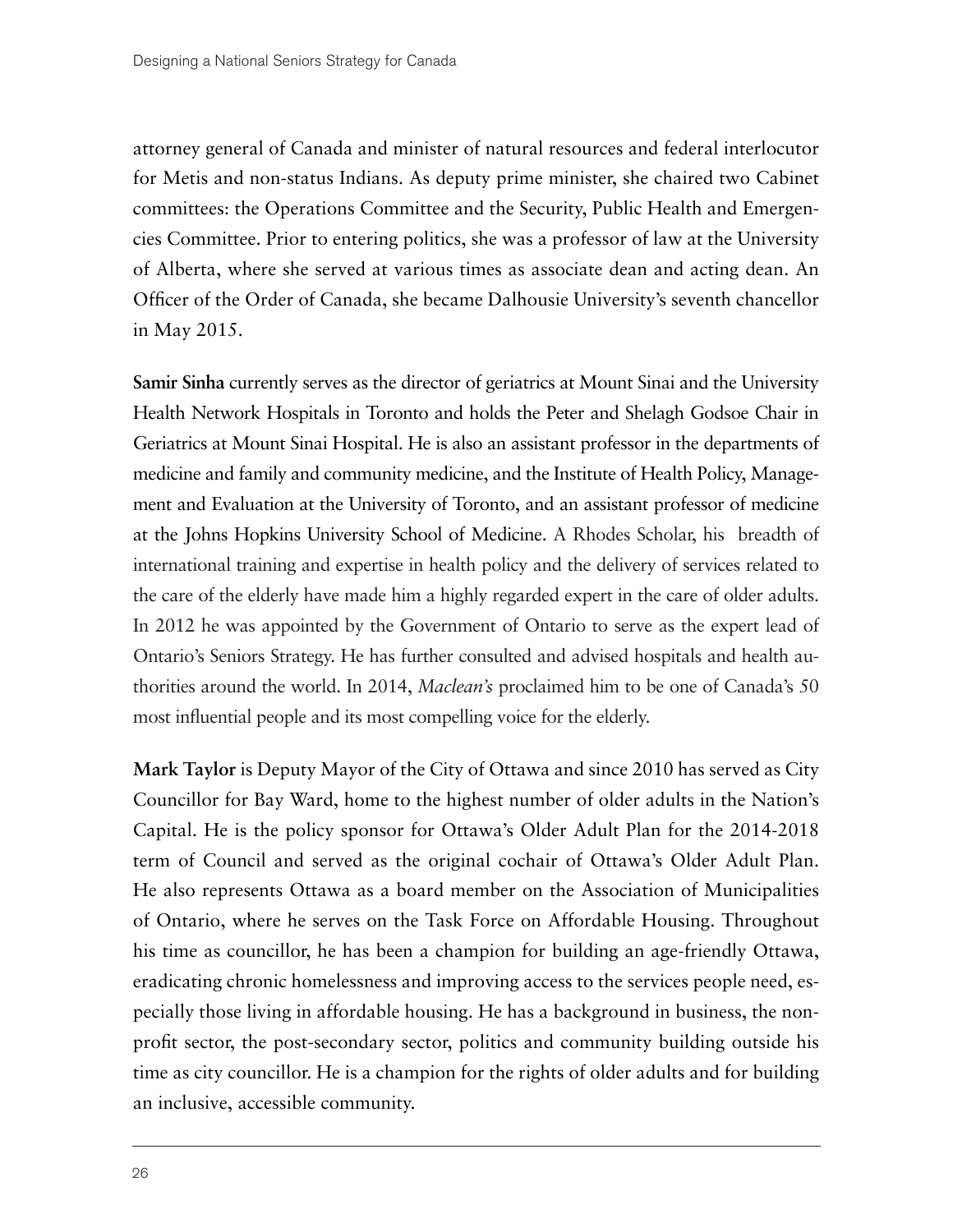# Appendix B: Summary of Recommendations

*Ensure older Canadians remain independent and engaged members of our communities for as long as possible.* 

- 1. Engage employer groups, unions and older workers themselves in an open dialogue to better understand these dynamics, share experiences with flexible work arrangements and promote best practices among individual employers;
- 2. Conduct additional research on the relationships between an aging workforce, sectoral labour shortages and skills gaps, and productivity;
- 3. Building on recent initiatives, promote financial literacy and advance planning to support retirement security;
- 4. Come to a pan-Canadian consensus on the future of the CPP/QPP, and ensure any alternative provincial initiatives aimed at providing supplemental pension coverage (, the Ontario Retirement Pension Plan and Quebec's Voluntary Retirement Savings Plan) are adequately coordinated with a common vision;
- 5. Focus future enhancements to GIS/OAS on the goal of ensuring no older Canadians fall below the poverty line. This will require targeted efforts to enhance the generosity of GIS/OAS for certain groups, particularly those who live alone;
- 6. Examine options to adjust eligibility for retirement benefit programs, with a view to potentially shifting away from parameters that are based on a fixed age (e.g., age 65) and toward a formula that changes in relation to mortality and life expectancy;
- 7. Align these initiatives with other measures related to private, voluntary savings (e.g., RRSPs and TFSAs) to ensure Canada's retirement income system remains cohesive;
- 8. Conduct more robust evaluations of existing AFC initiatives and enable the sharing of best practices across municipal and provincial jurisdictions;
- 9. Dedicate a higher proportion of federal infrastructure dollars to affordable housing and transportation options that will allow older Canadians to remain more independent in their communities; and
- 10. Incorporate well-established universal design standards in our national building codes to support the development of more age-friendly physical spaces.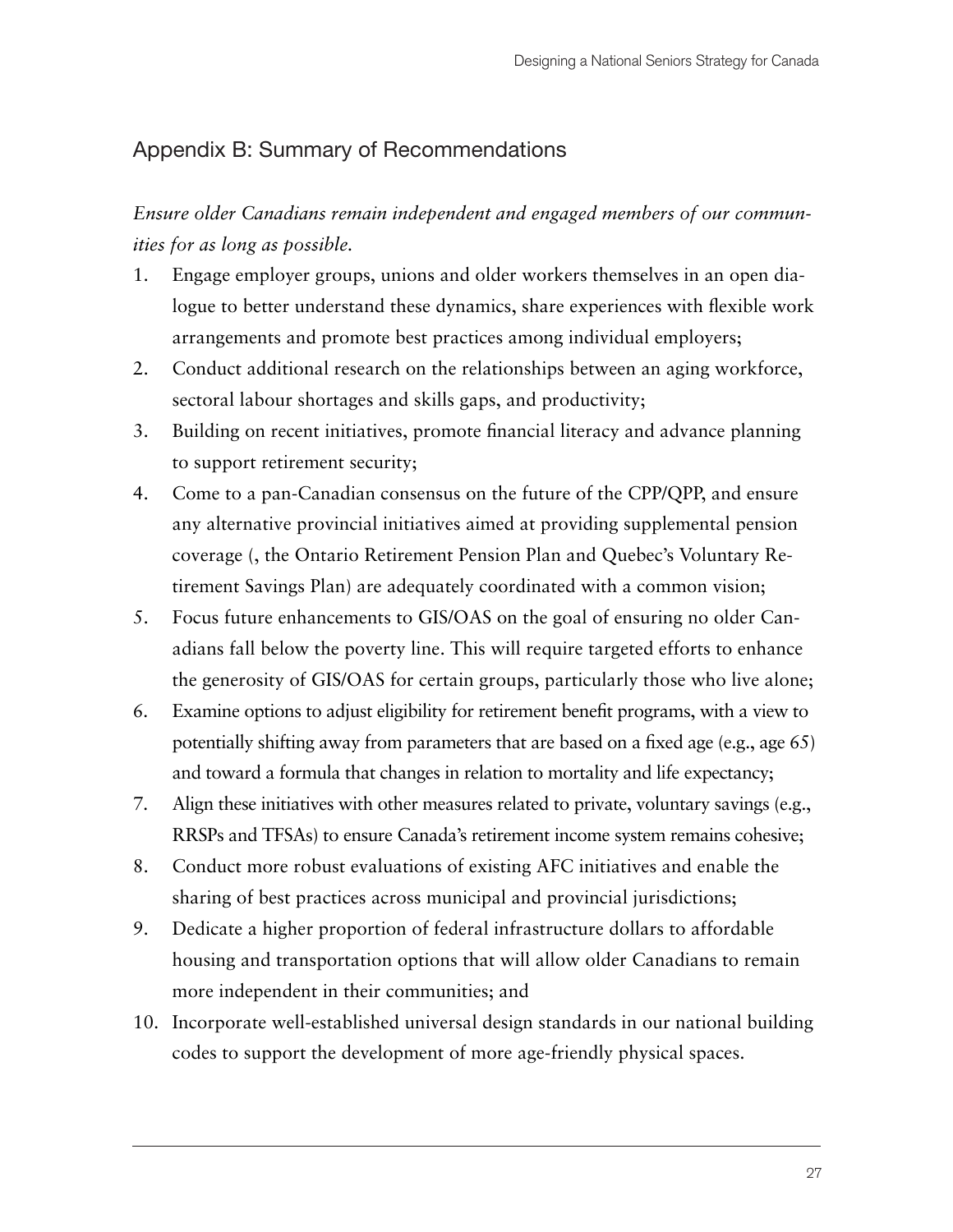#### *Ensure older Canadians continue to lead healthy and active lives for as long as possible.*

- 11. Ensure high-quality information about healthy aging and the prevention of age-related diseases — such as regular exercise, fall prevention and routine vaccinations — is widely available and can be accessed in one place;
- 12. Support research and experimentation on the use of incentives to encourage such behavioural changes;
- 13. Promote health literacy, informed decision-making and ACP;
- 14. Support communities in providing opportunities for exercise (such as safe walking areas), nutritious food (healthy, affordable options), and socialization (buildings and outdoor spaces that naturally bring people together, gathering spaces, support for informal and formal groups); and
- 15. Create more formal partnerships that bring together governments, disease-specific organizations, caregiver organizations and community groups to coordinate the promotion of a healthy/active living agenda.

*Ensure older Canadians have access to person-centred, high-quality, integrated care as close to home as possible, provided by those who have the knowledge and skills to care for them.*

- 16. Collaborate with the provinces and territories to redefine "community care" beyond home and long-term care to include other support and community services that contribute to the continuum of care;
- 17. Use the Canada Health Transfer, if necessary, to compel the provinces and territories to come to an agreement on minimal service standards for home, community and long-term care. To be clear, these should not be dictated by Ottawa and should emerge from provincial/territorial consensus. And while each province and territory must be free to determine how best to deliver services that respect local preferences and realities and to provide additional services beyond those agreed to by the group, recognizing and adhering to some form of common standards should not be optional;
- 18. Conduct a thorough review of the *Canada Health Act* to determine whether any changes to the federal legislative framework might encourage provincial and territorial partners to engage in this type of structural reform;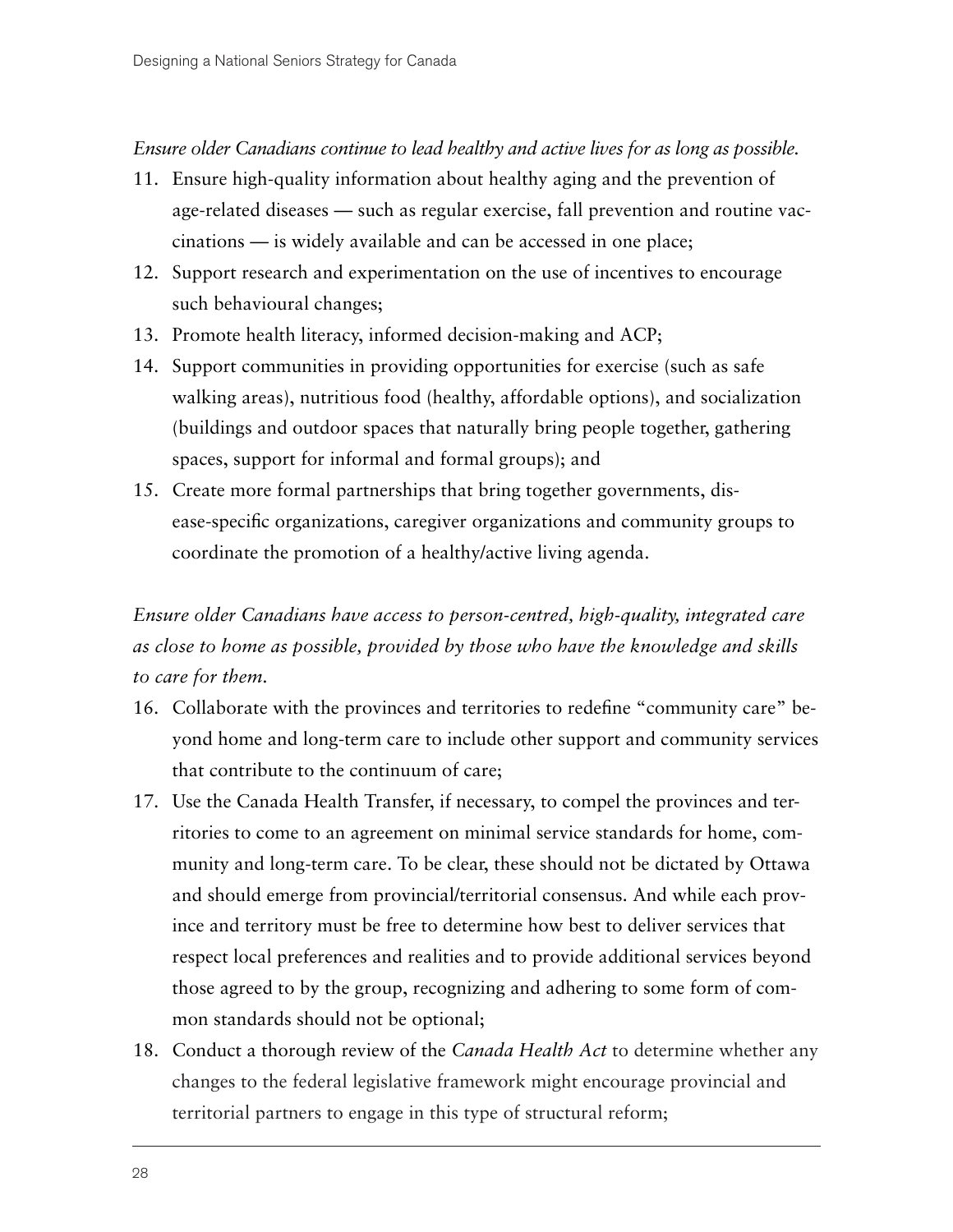- 19. Ensure that all Canadians have access to the medication they need through the creation of a national pharmacare program, which would improve comparability of coverage and create an "economies of scale" cost advantage, where coverage is based on evidence as assessed by an impartial group with no real or apparent conflict of interest;
- 20. Establish national metrics, information collection and reporting systems through agencies like CIHI;
- 21. Ensure provinces report publicly and annually on how they measure up;
- 22. Encourage national accreditation bodies to mandate entry-to-practice training and continuing professional development activities around the care of the elderly to ensure current and future providers have the knowledge and skills needed to provide care for older Canadians;
- 23. Encourage the provinces to review the scopes of practice for health care providers to ensure Canadians get the right care, in the right place, delivered by the right provider;
- 24. Work with provinces and territories to help develop pan-Canadian training and appropriate prescribing standards for all those who prescribe and dispense medications in the care of older adults;
- 25. Ensure funding for health care is "de-siloed" so as not to encourage specific behaviour by tying funding to specific services or transactions, and encourage the provinces and territories to do the same;
- 26. Move to a funding formula that is at least partially linked to the demographic structure, so that regions with a higher proportion of older adults have comparable capacity to meet the health needs of their population;
- 27. Lead a comparative analysis of the pros and cons of provincial funding and organizational models, with the aim of identifying which practices are more likely to encourage "dehospitalization" in favour of community care, and whether certain models foster innovation more effectively;
- 28. Carefully consider how implementing the recommendations of the Advisory Panel on Healthcare Innovation (commonly referred to as the Naylor report) can ensure the health system adapts to the needs of an aging population;
- 29. Launch a broad public engagement process to determine how Canadians want to deal with end-of-life issues and what is the appropriate legislative and policy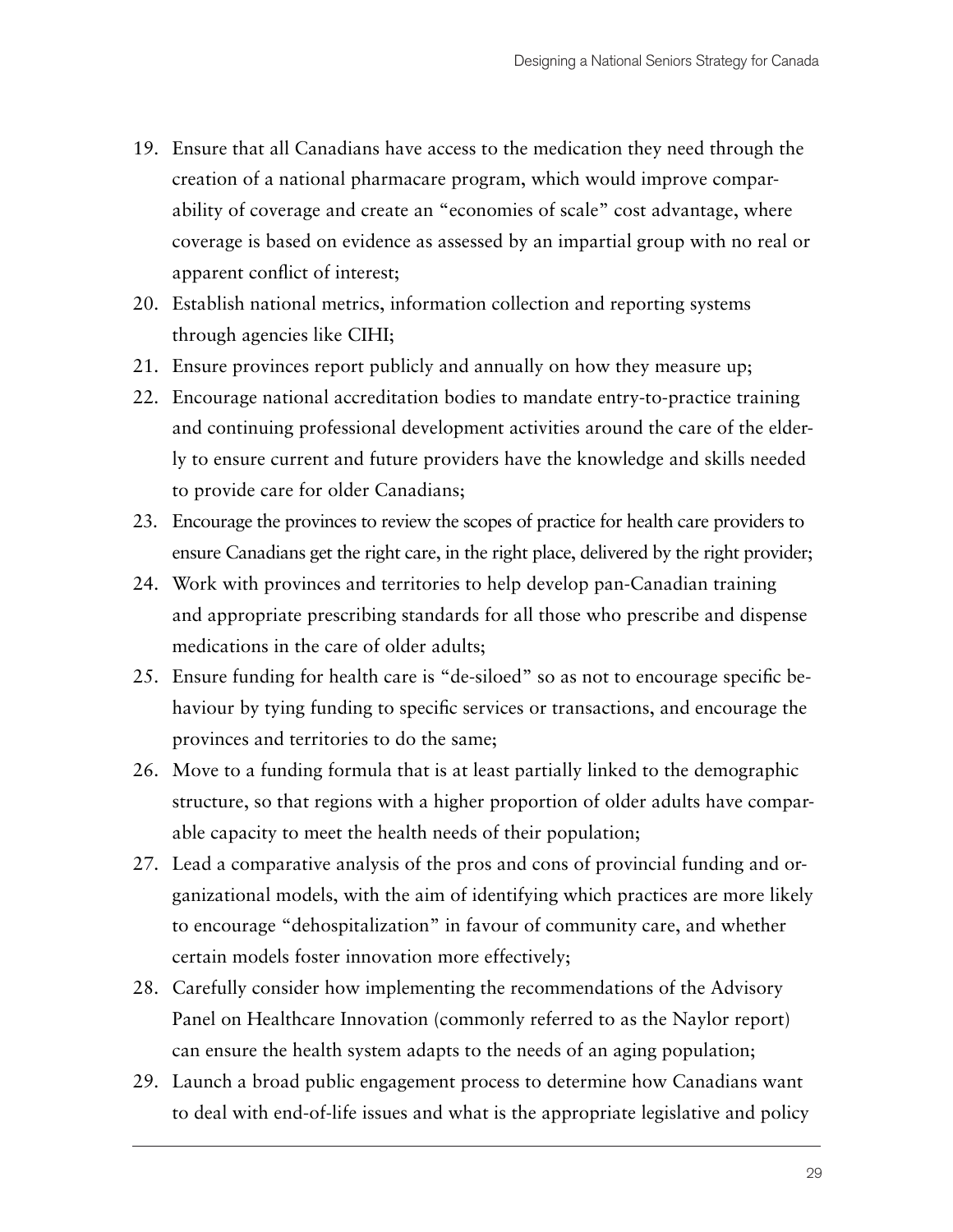response. This process should be led by Parliament, not government, and should be one of the first major actions of the 42nd Parliament when it convenes; and

30. Consider replicating the all-party, public consultation process used by the Quebec National Assembly in its own report on this same topic.

*Ensure that the family members and friends of older Canadians who provide unpaid care for their loved ones are acknowledged and supported.*

- 31. Treat the caregiver and the older adult in need of care as one unit for the purposes of policy design and service delivery;
- 32. Remove the cohabitation requirement for caregivers to be eligible for caregiver tax credits;
- 33. Extend eligibility for the CCB and other benefits so that those caring for individuals suffering from chronic or episodic illnesses, but whose condition is not considered terminal, also qualify;
- 34. Ensure that the CCB is well aligned with other support and job protection offered by provinces;
- 35. Explore ways in which additional and more flexible income support and enhanced job protection measures can be provided to caregivers;
- 36. Give employers more information about the tools that can help them better support the growing ranks of working caregivers; and
- 37. Recognize employers who excel in supporting working caregivers, which in turn draws further positive attention to this important issue.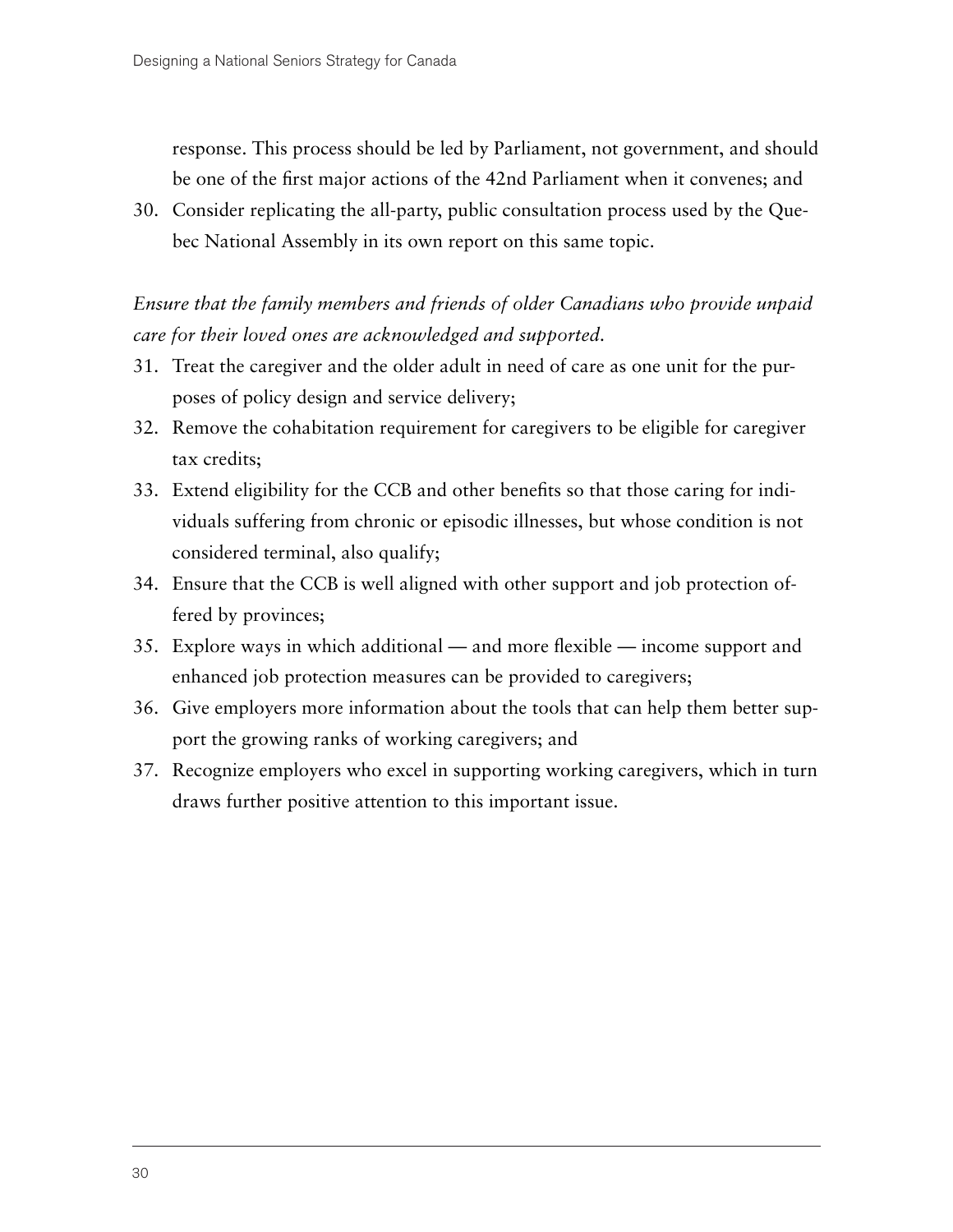# Appendix C: Contributors to the Consultation Process

Members of the Task Force would like to thank the following individuals for their contribution to the consultation process, through the interview process, the round table and/or by providing resource materials and comments in writing. Our deliberations were greatly enriched by their insights, but responsibility for the conclusions drawn and the recommendations made in this report remains our own.

Debbie Abfalter, Seniors Solution Owen Adams, Canadian Medical Association Sarah Anson-Cartwright, Canadian Chamber of Commerce Stephen Bent, Public Health Agency of Canada Charles Bergeron, Canadian Medical Association Diane Bergeron, Canadian National Institute for the Blind Louise Bergeron, National Association of Federal Retirees Nicole Bernier, Institute for Research on Public Policy Maryanne Brown, Clinical Leadership Services in Gerontology Neena Chappell, Health Policy for Aging Population, University of Victoria Candace Chartier, Ontario Long Term Care Association Connie Côté, Health Charities Coalition of Canada Susan Eng, CARP Carolyn Gasser, Royal Canadian Legion Bailey Griffin, Women's College Hospital Colleen Hendrick, City of Ottawa Nadine Henningsen, Canadian Home Care Association Genevieve Hladysh, YMCA of Hamilton/Burlington/Brantford Sherri Huckstep, Victorian Order of Nurses (VON) Canada Eric Lamoureux, Alzheimer Society of Canada Mike Luff, Canadian Labour Congress Graydon Meneilly, Department of Medicine, University of British Columbia Tyler Meredith, Institute for Research on Public Policy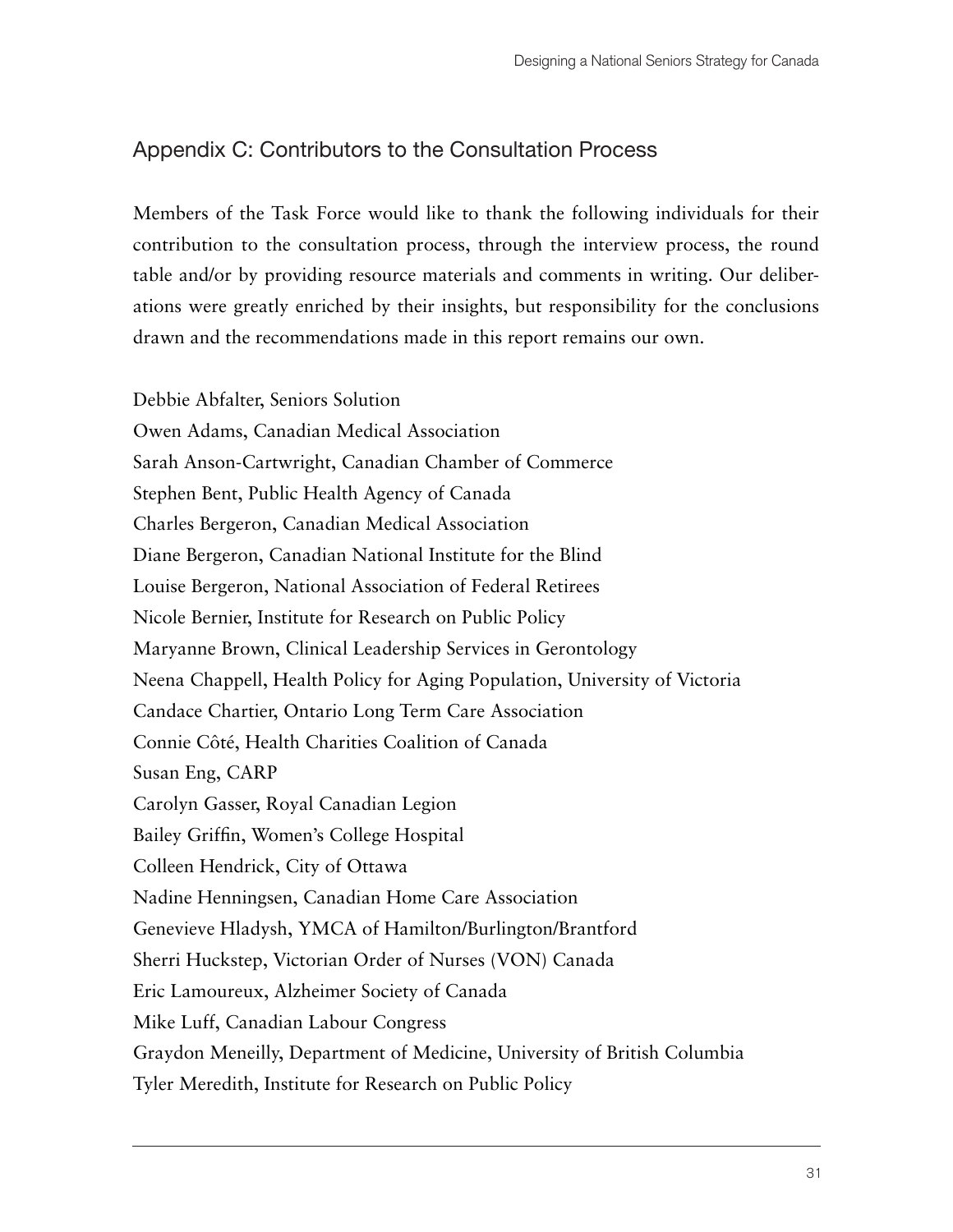Vytas Mickevicius, YMCA Canada Frank Molnar, The Ottawa Hospital Michael Nolan, Ontario Association of Paramedics Chiefs David O'Toole, Canadian Institute for Health Information Daniel Sansfaçon, Status of Women Canada Anne Sutherland Boal, Canadian Nurses Association Jean-Pierre Voyer, Social Research and Demonstration Corporation Joanne Yelle-Weatherall, Bruyère Continuing Care Ivy Wong, Women's College Hospital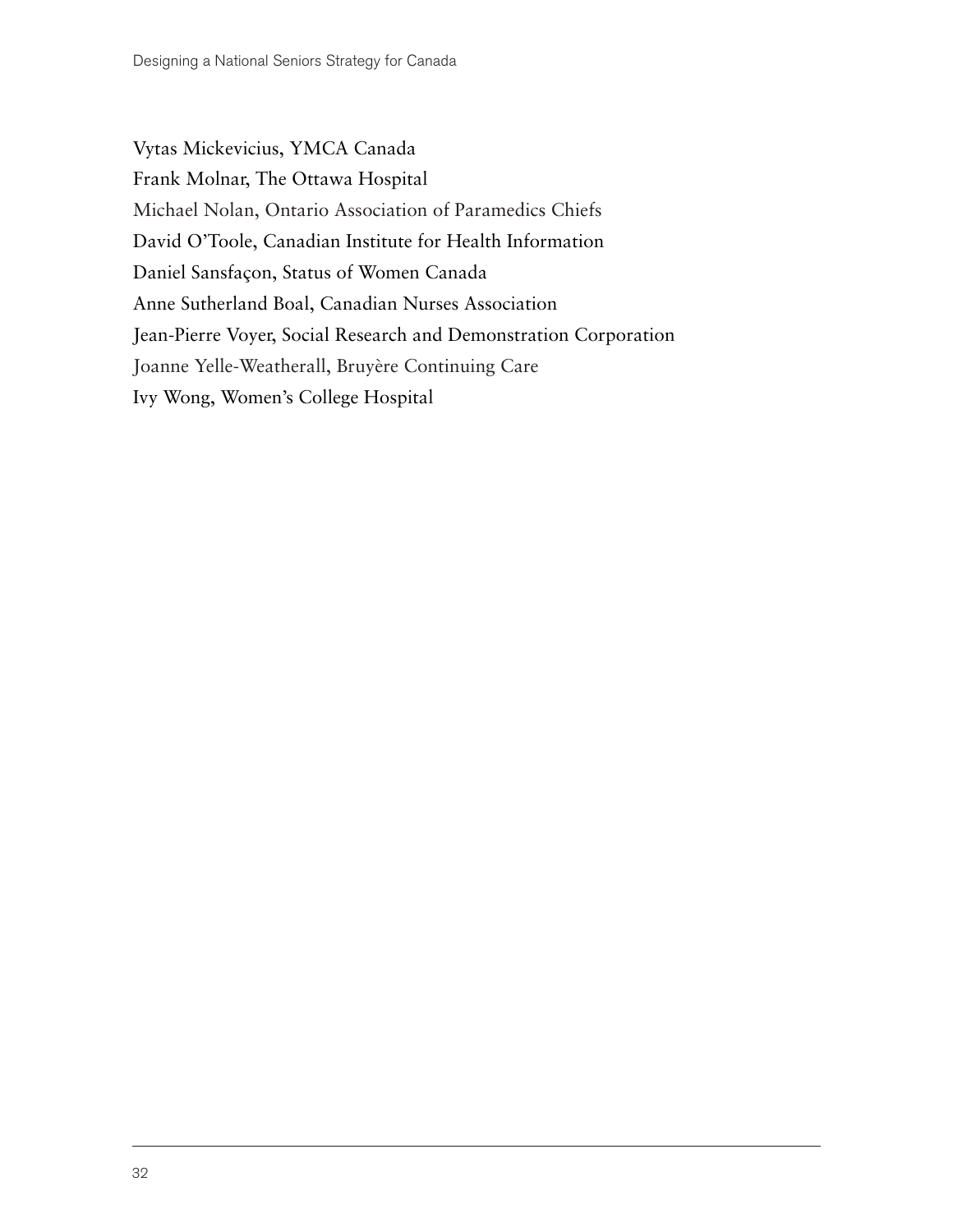#### **Notes**

- 1. Statistics Canada, CANSIM table 051-0001.
- 2. Statistics Canada, CANSIM table 051-0001 and table 052-0005, M1 scenario projection.
- 3. Please see Appendix A for the list of task force members.
- 4. The Task Force would like to thank Alexandra Charette for conducting the literature review that formed the basis of the consultation process and IRPP Research Director Tyler Meredith for his significant contribution to drafting the report.
- 5. The IRPP would like to thank the Canadian Medical Association for its financial support for this project.
- 6. Men, on average, will live another 18.8 years, compared to 21.7 years for women.
- 7. It is important to note that, although gains in longevity were quite robust throughout much of the 20th century, many actuaries expect that this trend will slow down somewhat in the future.
- 8. Preamble to the Constitution of the World Health Organization as adopted by the Inter national Health Conference, New York, 19- 22 June 1946; signed on 22 July 1946 by the representatives of 61 States (Official Records of the World Health Organization, no. 2, p. 100) and entered into force on 7 April 1948.
- 9. http://www.oxforddictionaries.com/ definition/english/care?q=CARE#CARE
- 10. For more information on this initiative, readers are directed to: http://www. nationalseniorsstrategy.ca/.
- 11. Based on an assumed target replacement rate of 75 percent.
- 12. The WHO has defined the following eight criteria concerning the development of age-friendly communities: (1) outdoor spaces and buildings, (2) transportation, (3) housing, (4) social participation, (5) respect and social inclusion, (6) civic participation and employment, (7) communication and information, and (8) community support and health services (WHO 2007).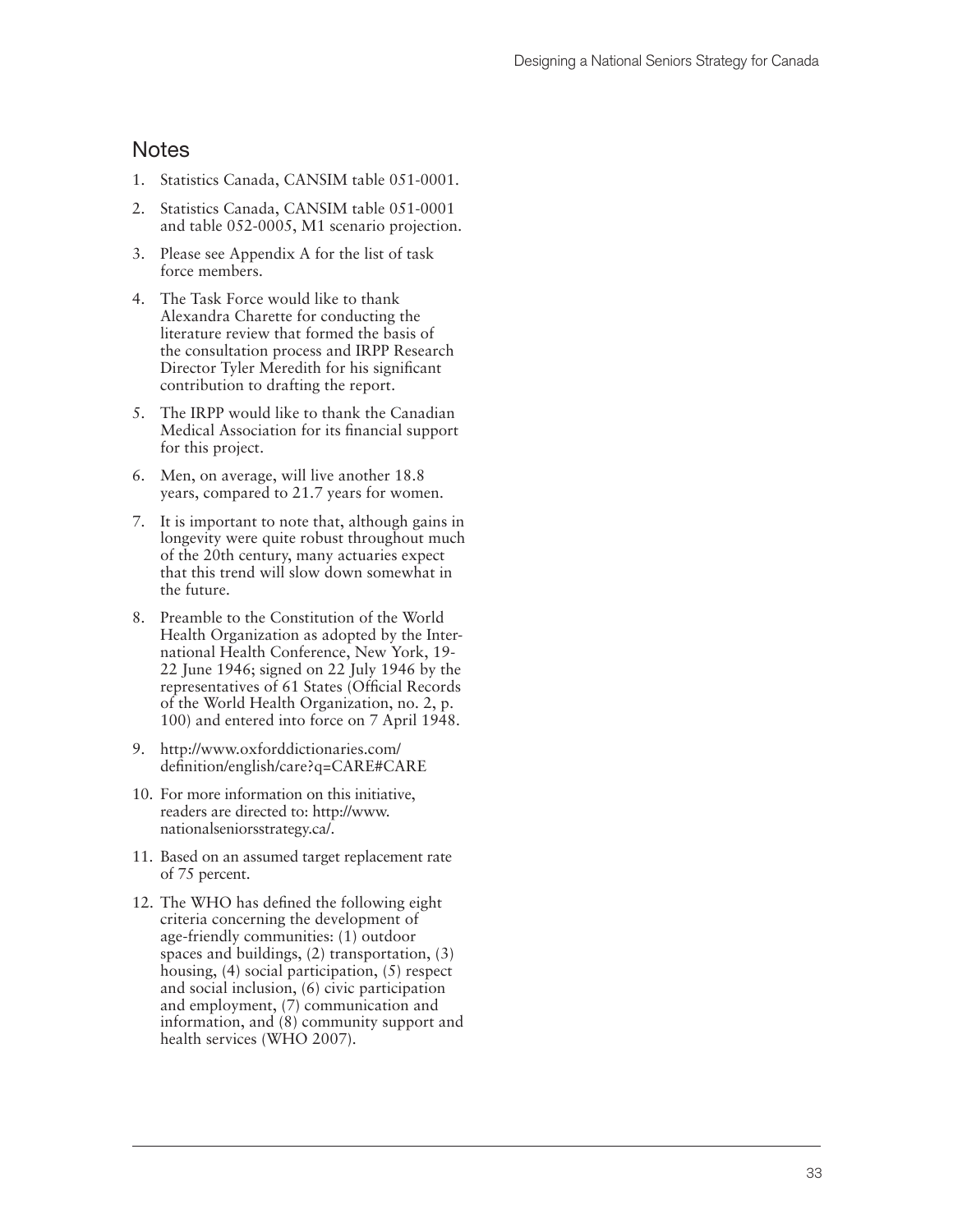#### **References**

- Amirkhanyan, A. and Wolf, D. (2006). "Parent Care and the Stress Process: Findings from Panel Data." *Journal of Gerontology: Social Sciences* 61B(5), p. S248-S255.
- Arksey, H. (2003). "People into Employment: Supporting People with Disabilities and Carers into Work." *Health and Social Care in the Community* 11(3), p. 283-292. doi:10.1046/j.1365-2524.2003.00421.x
- Boivin, J. (2012). "Aging Gracefully: Canada's Inevitable Demographic Shift." Speech to the Economic Club of Canada. April 4, 2012. Ottawa: Bank of Canada.
- Brinkman-Stoppelenburg, A., Rietjens, J.A.C. and van der Heide, A. (2014). "The Effects of Advance Care Planning on End-of-Life Care: A Systematic Review." *Palliative Medicine* 28(8), p. 1000-1025.
- Canadian Institute for Health Information. (2014). *National Health Expenditure Trends, 1975-2014*. Ottawa: Canadian Institute for Health Information.
- -(2015). "How Canada Compares: Results from the Commonwealth Fund 2014 International Health Policy Survey of Older Adults." Ottawa: Canadian Institute for Health Information.
- Cannuscio, C., Colditz, G., Rimm, E., Berkman, L., Jones, C. and Kawachi, I. (2004). "Employment Status, Social Ties, and Caregivers' Mental Health." *Social Science and Medicine*  58(7), p. 1247-1256.
- Cerda, M. and Bernier, N.F. (2013). "Age-Friendly Communities in Ontario: Multi-Level Governance, Coordination Challenges and Policy Implications." Research report written for the IRPP, November 2013.
- Chappell, N. (2012). "Home Care for an Aging Society; Why It's Needed; How It Can Be Effective." Presented at the 21st Annual John K. Friesen Conference: Innovations in Home Care — A Public Policy Perspective (www. sfu.ca/fc2012), Vancouver, BC.

CIHI (see Canadian Institute for Health Information).

Cooper, C., Katona, C., Orrell, M. and Livingston, G. (2008). "Coping Strategies, Anxiety and Depression in Caregivers of People with

Alzheimer's Disease." *International Journal of Geriatric Psychiatry* 23(9), p. 929-936.

- Courtin, E., Jemiai, N., and Mossialos, E. (2014). "Mapping Support Policies for Informal Carers across the European Union." *Health Policy* 118(1), p. 84-94. doi:http://dx.doi. org.proxy.bib.uottawa.ca/10.1016/j.healthpol.2014.07.013
- Drummond, D. (2014). *Wanted: Good Canadian Labour Market Information*. IRPP Insight 6. Montreal: Institute for Research on Public Policy.
- Dunham, C. and Dietz, B. (2003). "Challenges Experienced by Women Who Are Caregiving for Family Members with Dementia." *Journal of Women and Aging* 15(1), p. 55-69.
- Dupuis-Blanchard, S., Gould, O., Villalon, L. and Gibbons, C. (2014). "Identification des besoins en maintien à domicile des personnes âgées francophones en milieu linguistique minoritaire au Nouveau-Brunswick." Research report — Université de Moncton, Mount Allison University, Consortium national de la formation en santé.
- Edwards, A. Zarit, S. and Townsend, A. (2002). "Employed Family Caregiver of Cognitively Impaired Elderly: An Examination of Role Strain and Depressive Symptoms." *Aging and Mental Health* 6(1), p. 55-61.
- Employer Panel for Caregivers. (2015). *When Work and Caregiving Collide: How Employers Can Support Their Employees Who Are Caregivers*. Report from the Employer Panel for Caregivers. Ottawa: Employment and Social Development Canada.
- Evandrou, M. and Glaser, K. (2003). "Combining Work and Family Life: The Pension Penalty of Caring." *Ageing and Society* 23(5), p. 583-601. doi:10.1017/S0144686X03001314
- Expert Panel on Older Workers. (2008). *Supporting and Engaging Older Workers in the New Economy*. Ottawa: Human Resources and Skills Development Canada.
- Golant, S.M. (2014). *Age-Friendly Communities: Are We Expecting Too Much?* IRPP Insight 5. Montreal: Institute for Research on Public Policy.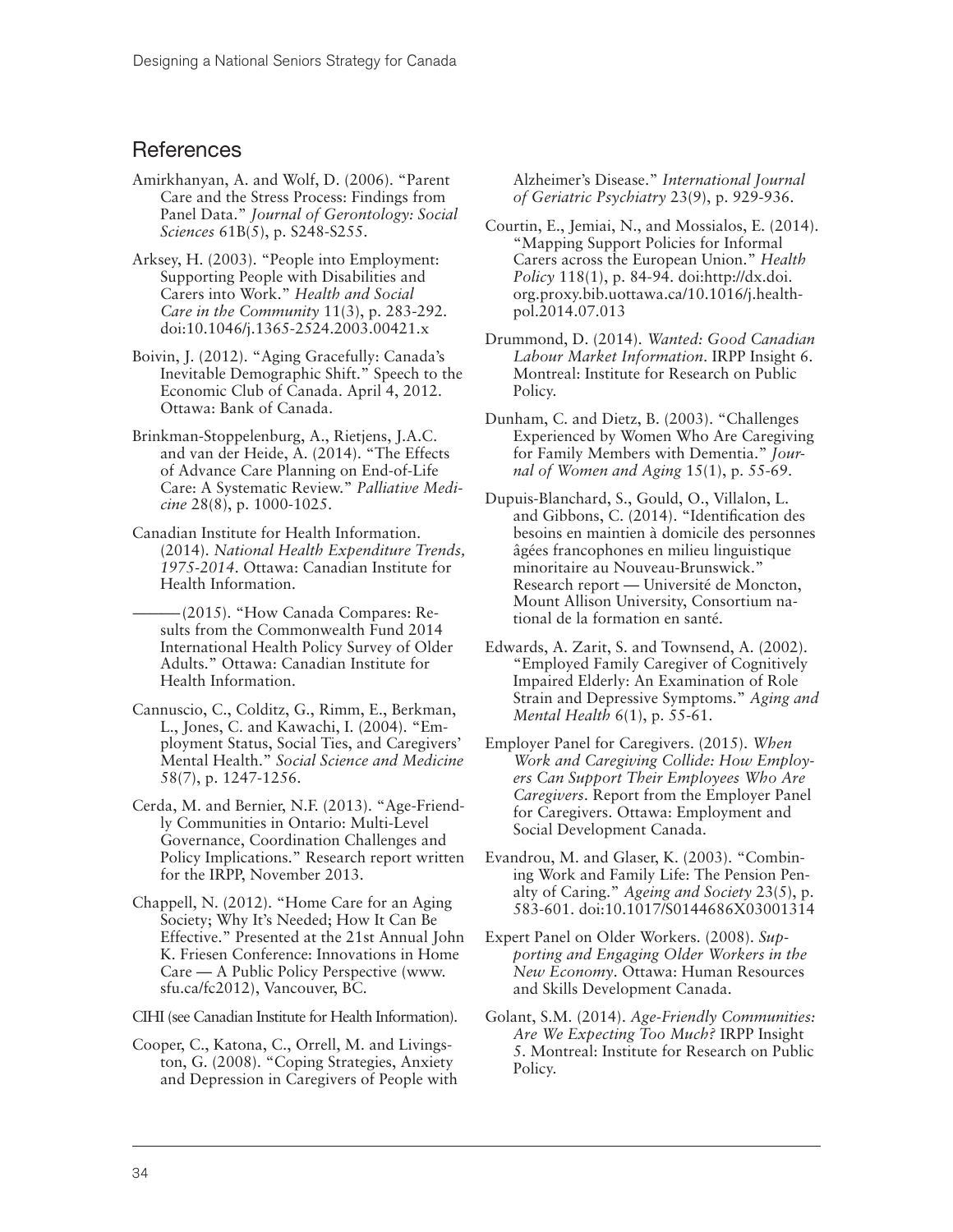Hicks, P. (2015). *The Enabling Society*. IRPP Policy Horizons Essay. Montreal: Institute for Research on Public Policy.

Hoffmann, F., Huber, M. and Rodrigues, R. (2013). "Policies to Support Carers." In *Family Well-Being: European Perspectives,*  edited by A. Moreno Minguez. Dordrecht: Springer, p. 243-260.

Ipsos Reid Public Affairs. (2013). *2013 National Report Card*. Report for the Canadian Medical Association. Toronto: Ipsos Reid Public Affairs.

Khandelwal, N., Kross, E.K., Engelberg, R.A., Coe, N.B., Long, A.C. and Curtis, J.R. (2015). "Estimating the Effect of Palliative Care Interventions and Advance Care Planning on ICU Utilization: A Systematic Review." *Critical Care Medicine* 43(5), p. 1102-1111.

King, D. and Pickard, L. (2013). "When Is a Carer's Employment at Risk? Longitudinal Analysis of Unpaid Care and Employment in Midlife in England." *Health and Social Care in the Community* 21(3), p. 303-314. doi:10.1111/hsc.12018

Kotsadam, A. (2012). "The Employment Costs of Caregiving in Norway." *International Journal of Health Care Finance and Economics* 12(4), p. 269-283.

Lewis, S. (2015). "It's Time to Rethink Ottawa's Role in Health Care." *Policy Options*. March-April 2015.

Martin-Matthews, A., Sims-Gould, J. and Tong, C.E. (2013). *Canada's Complex and Fractionalized Home Care Context: Perspectives of Workers, Elderly Clients, Family Carers and Home Care Managers.* Research report funded by Canadian Institutes of Health Research (Research Grant #IOP-70684).

McFarland, J. (2014). "Why It's Time to Stop Planning Your 100th Birthday." *The Globe and Mail*. April 15, 2014. http://www. theglobeandmail.com/report-on-business/ economy/canadian-life-expectancy-gains-expected-to-slow/article18031842/

McKinsey and Company. (2014). *Building on Canada's Strong Retirement Readiness*. Montreal: McKinsey and Company.

Menec, V. H., Novek, S., Veselyuk, D.,and Mc-Arthur, J. (2014)."Lessons Learned from a Can-

adian Province-Wide Age-Friendly Initiative: The Age-Friendly Manitoba Initiative." *Journal of Aging and Social Policy* 26 (1-2), p. 33-51.

Meredith, T. (2015). *Lower Risk, Higher Reward: Renewing Canada's Retirement Income System*. Toronto: Mowat Centre.

Messacar, D. and Morrisette, R. (2015). *Employer Pensions and the Wealth of Canadian Families. Insights on Canadian Society (January 2005).* Catalogue, 75-006-X. Ottawa: Statistics Canada.

Naiditch, M. (2012). "Protecting an Endangered Resource? Lessons from a European Cross-Country Comparison of Support Policies for Informal Carers of Elderly Dependent Persons." *Questions d'économie de la Santé* 176, p. 1-8.

Office of the Chief Actuary. (2009). *Canada Pension Plan Mortality Study*. Actuarial study no. 7. Ottawa: Office of the Superintendent of Financial Institutions.

Osborn, R., Moulds, D., Squires, D., Doty, M.M. and Anderson, C. (2014). "International Survey of Older Adults Finds Shortcomings in Access, Coordination and Patient-Centred Care." *Health Affairs* 33(12), p. 2247-2255.

Ostrovsky, Y. and Schellenberg, G. (2010). *Pension Coverage and Earnings Replacement Rates Among Canadian Couples.* Analytical Studies Branch Research Paper Series, no. 327. Ottawa: Statistics Canada

Peckham, A. Williams, P. and Neysmith, S. (2014). "Balancing Formal and Informal Care for Older Persons: How Case Managers Respond." *Canadian Journal on Aging / La Revue canadienne du vieillissement* 33, p. 123-136. doi:10.1017/S0714980814000105

PHAC (see Public Health Agency of Canada).

Philips Lifeline. (2011). *Lifeline Report on Aging*. Public opinion poll with Angus Reid Forum. Toronto: Philips Electronics.

Pinquart, M. and Sorensen, S. (2003). "Differences between Caregivers and Non-Caregivers in Psychological Health and Physical Health: A Meta-Analysis." *Psychology and Aging* 18(2), p. 250-267.

Plouffe, L.A., Garon, S., Brownoff, J., Eve, D., Foucault, M., Lawrence, R. and Toews, V.